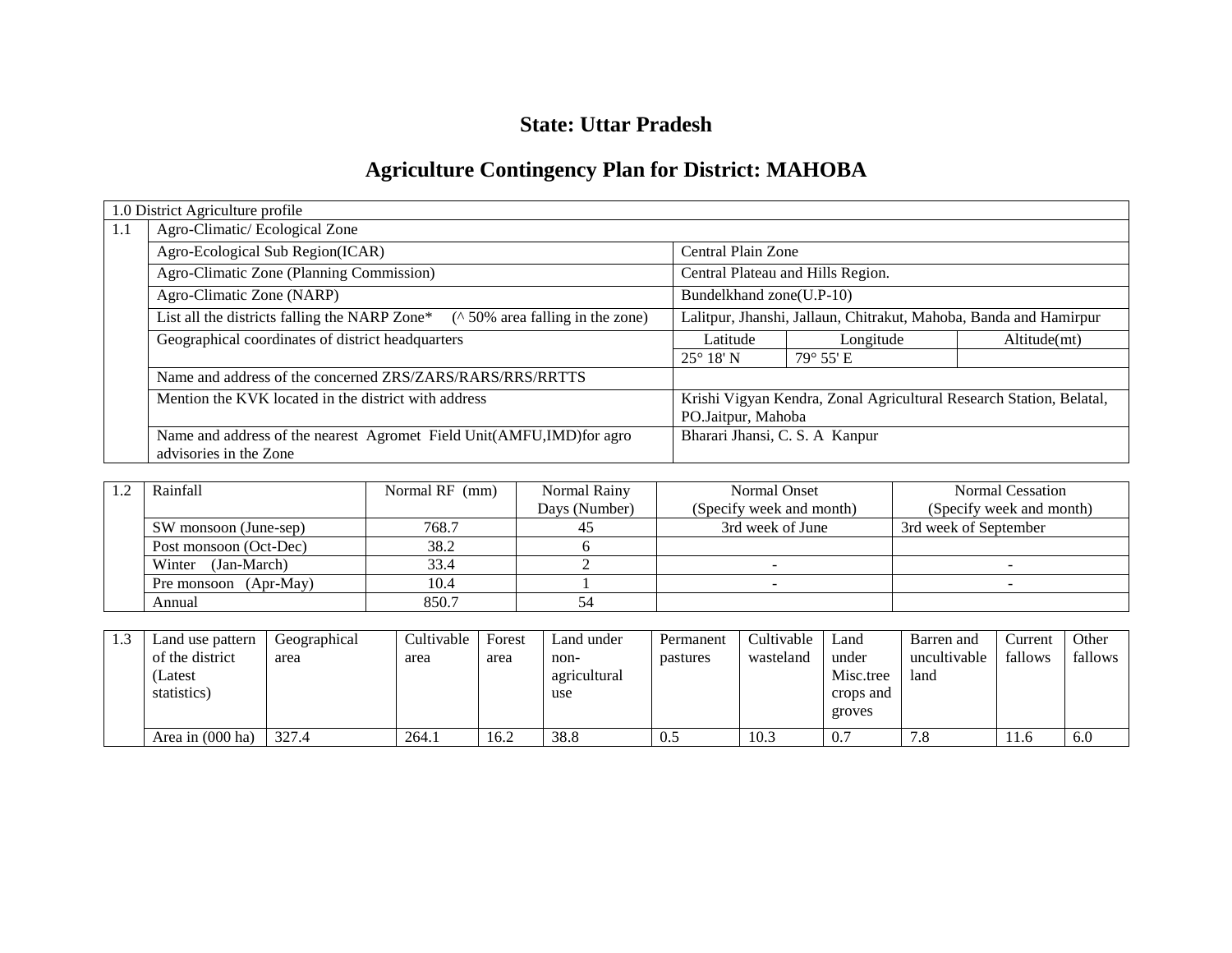| 1.4 | Major Soils | Area(' $000$ ha) | Percent $(\%)$ of total |
|-----|-------------|------------------|-------------------------|
|     | Rakar Soil  |                  |                         |
|     | Parwa soils |                  |                         |
|     | Kabar soils |                  |                         |
|     | Maar soils  |                  |                         |

| ن | Agricultural land use    | Area('000 ha)     | Cropping intensity (%) |
|---|--------------------------|-------------------|------------------------|
|   | Net sown area            | 225.7<br>، بەر يە | 101 $0/$<br>$121\%$    |
|   | Area sown more than once | 84.0              |                        |
|   | Gross cropped area       | 319.7             |                        |

| 1.6 | Irrigation                          | Area('000 ha)            |                                                                                                   |                                    |  |  |  |  |  |
|-----|-------------------------------------|--------------------------|---------------------------------------------------------------------------------------------------|------------------------------------|--|--|--|--|--|
|     | Net irrigation area                 | 100.8                    |                                                                                                   |                                    |  |  |  |  |  |
|     | Gross irrigated area                | 101.6                    |                                                                                                   |                                    |  |  |  |  |  |
|     | Rain fed area                       | 134.9                    |                                                                                                   |                                    |  |  |  |  |  |
|     | Sources of irrigation (Gross Irr.   | Number                   | Area('000 ha)                                                                                     | Percentage of total irrigated area |  |  |  |  |  |
|     | Area)                               |                          |                                                                                                   |                                    |  |  |  |  |  |
|     | Canals                              | $\overline{\phantom{a}}$ | 26.2                                                                                              | 25.8                               |  |  |  |  |  |
|     | Tanks                               | $\overline{\phantom{a}}$ | 16.7                                                                                              | 16.4                               |  |  |  |  |  |
|     | Open wells                          | $\overline{\phantom{a}}$ | 53.7                                                                                              | 52.9                               |  |  |  |  |  |
|     | Bore wells(Tube wells)              | $\sim$                   | 4.8                                                                                               | 4.8                                |  |  |  |  |  |
|     | Lift irrigation schemes             | $\overline{\phantom{a}}$ | NA                                                                                                |                                    |  |  |  |  |  |
|     | Micro-irrigation                    | $\sim$                   | NA                                                                                                |                                    |  |  |  |  |  |
|     | Other sources                       | $\sim$                   | 0.1                                                                                               | 0.1                                |  |  |  |  |  |
|     | <b>Total Irrigated Area</b>         |                          | 101.6                                                                                             |                                    |  |  |  |  |  |
|     | No. of Pump sets $(2011-12)$        | 1338                     |                                                                                                   |                                    |  |  |  |  |  |
|     | No. of Tractors                     | 7034                     |                                                                                                   |                                    |  |  |  |  |  |
|     | Groundwater availability and use*   | No of blocks-            | $%$ )area                                                                                         | Quality of water                   |  |  |  |  |  |
|     | (Data source: State/ Central Ground | Tehsils-                 |                                                                                                   |                                    |  |  |  |  |  |
|     | water Department/Board)             |                          |                                                                                                   |                                    |  |  |  |  |  |
|     | Over exploited                      | $\overline{2}$           |                                                                                                   |                                    |  |  |  |  |  |
|     | Critical                            |                          |                                                                                                   |                                    |  |  |  |  |  |
|     | Semi-critical                       |                          |                                                                                                   |                                    |  |  |  |  |  |
|     | Safe                                |                          |                                                                                                   |                                    |  |  |  |  |  |
|     | Waste water availability and use    |                          |                                                                                                   |                                    |  |  |  |  |  |
|     | Ground water quality                |                          |                                                                                                   |                                    |  |  |  |  |  |
|     |                                     |                          | *over-exploited groundwater utilization> 100%; critical: 90-100%; semicritical: 70-90%; safe:<70% |                                    |  |  |  |  |  |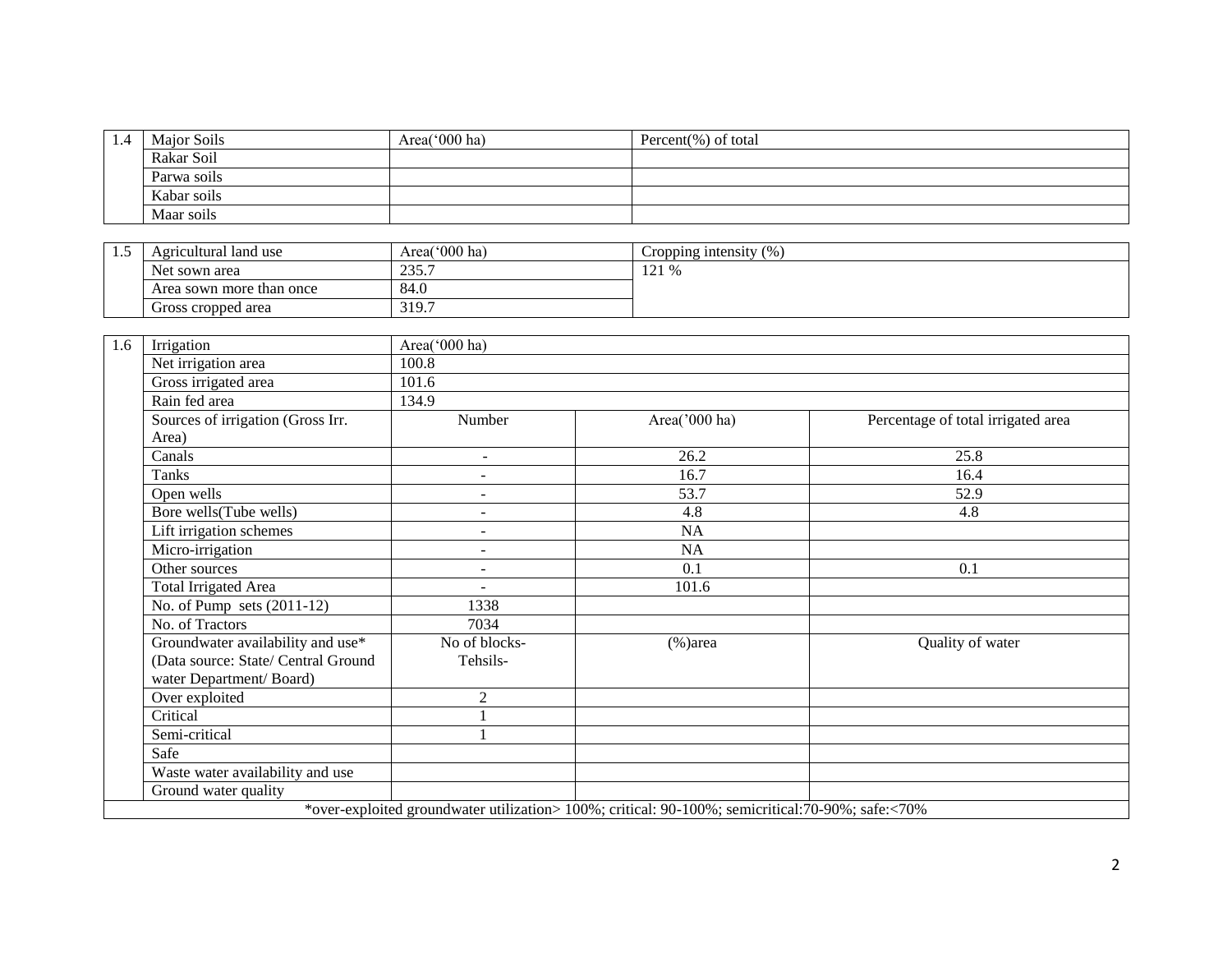# **1.7 Area under major field crops & (As per latest figures 2011-12)**

| 1.7 | Major field crops cultivated | Area('000 ha)            |                          |       |           |                          |                          |                          |      |  |
|-----|------------------------------|--------------------------|--------------------------|-------|-----------|--------------------------|--------------------------|--------------------------|------|--|
|     |                              | Kharif                   |                          |       | Rabi      |                          | Summer                   | Total                    |      |  |
|     |                              | Irrigated                | Rain fed                 | Total | Irrigated | Rain fed                 | Total                    |                          |      |  |
|     | Wheat                        | -                        | $\overline{\phantom{0}}$ |       | 55.2      | 16.7                     | 71.9                     |                          | 71.9 |  |
|     | Gram                         | $\overline{\phantom{a}}$ | $\overline{\phantom{a}}$ | -     | 18.9      | 46.5                     | 65.4                     | $\overline{\phantom{a}}$ | 65.4 |  |
|     | Sesame                       |                          | 30.6                     | 30.6  | -         | -                        | $\overline{\phantom{0}}$ | -                        | 30.6 |  |
|     | Masoor                       | -                        | -                        |       | 0.1       | 28.5                     | 28.6                     | -                        | 28.6 |  |
|     | Pea                          | $\overline{\phantom{a}}$ | -                        |       | 17.3      | 7.9                      | 25.2                     | -                        | 25.2 |  |
|     | Jowar                        |                          | 4.2                      | 4.2   |           | $\overline{\phantom{0}}$ | $\overline{\phantom{0}}$ | -                        | 4.2  |  |

| <b>Horticulture crops -Fruits</b> | Area ('000 ha) |           |                          |  |  |  |  |
|-----------------------------------|----------------|-----------|--------------------------|--|--|--|--|
|                                   | Total          | Irrigated | Rainfed                  |  |  |  |  |
| Mango                             | 0.002          | 0.002     | $\overline{\phantom{a}}$ |  |  |  |  |
| Guava                             | 0.003          | 0.003     |                          |  |  |  |  |
| Horticulture crops -              | Total          | Irrigated | Rainfed                  |  |  |  |  |
| <b>Vegetables</b>                 |                |           |                          |  |  |  |  |
| Potato                            | 0.2            | 0.2       |                          |  |  |  |  |
| Onion                             | 0.03           | 0.03      |                          |  |  |  |  |
| Pea                               | 10.6           | 10.6      |                          |  |  |  |  |

| $\pm$ . | Major Area in Fodder crops | Area(ha) | Total       |
|---------|----------------------------|----------|-------------|
|         | Kharif                     |          | $\sim$<br>້ |
|         | Rabi                       | - 28     | 58          |
|         | Summer                     |          |             |
|         | Total                      | 121      | 151         |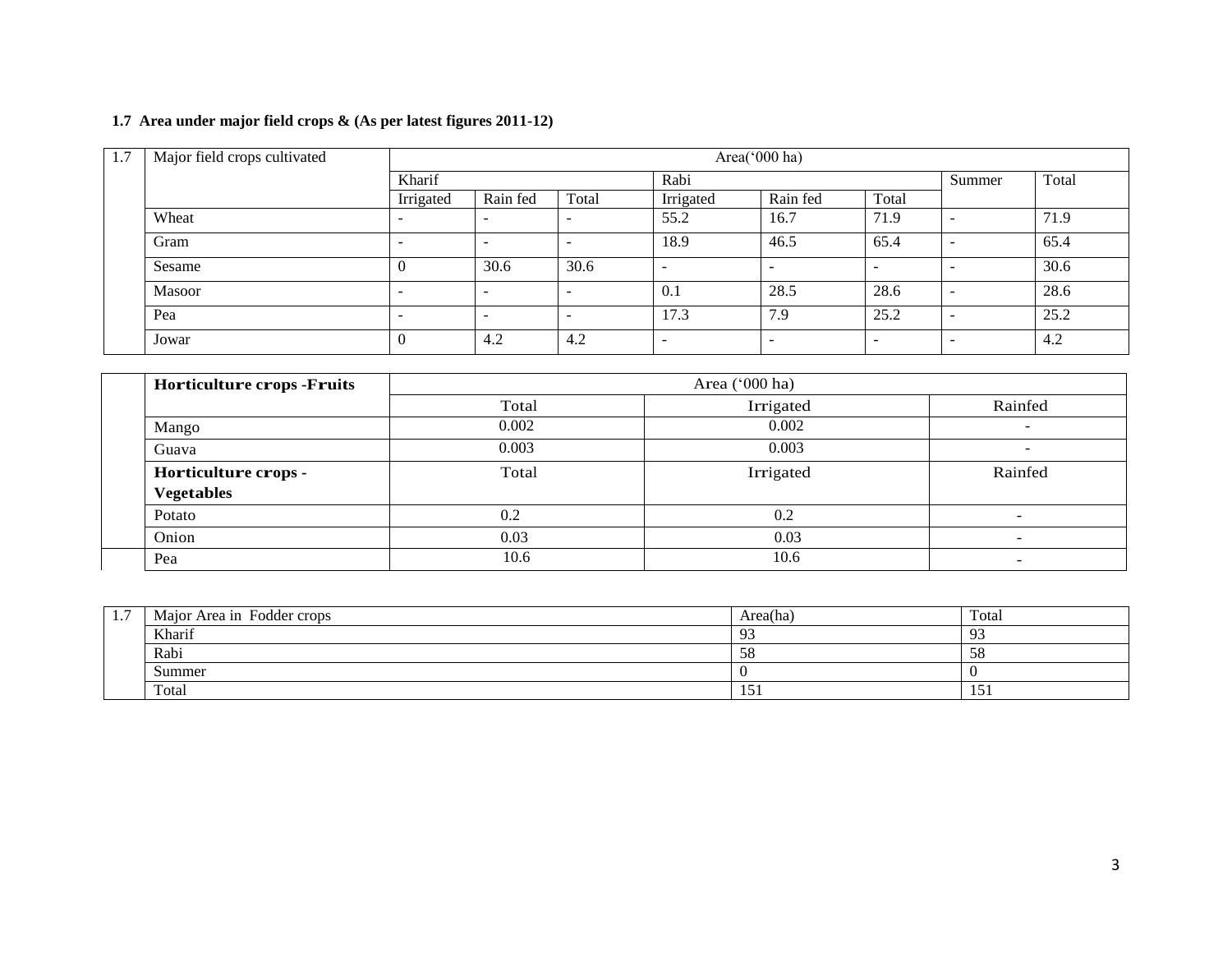# **1.8 Production and productivity of major crops (Average of last 5 years)**

| 1.7 | Major field crops | Area('000 ha)            |                          |                          |                          |                          |                          |            |              |            |
|-----|-------------------|--------------------------|--------------------------|--------------------------|--------------------------|--------------------------|--------------------------|------------|--------------|------------|
|     | cultivated        |                          | Kharif                   |                          | Rabi                     |                          | Summer                   |            | Total        |            |
|     |                   | Production               | Productivity             | Production               | Productivity             | Production               | Productivity             | Production | Productivity | residue as |
|     |                   | (000 T)                  | (KG/HA)                  | (5000T)                  | (KG/HA)                  | (000 T)                  | (KG/HA)                  | (000T)     | (KG/HA)      | fodder     |
|     |                   |                          |                          |                          |                          |                          |                          |            |              | (000)      |
|     |                   |                          |                          |                          |                          |                          |                          |            |              | tons)      |
|     | Juar              | 3.5                      | 620                      | $\overline{\phantom{a}}$ | $\overline{\phantom{0}}$ | $\overline{\phantom{a}}$ |                          | 3.5        | 620          | <b>NA</b>  |
|     | Wheat             | $\overline{\phantom{0}}$ | $\overline{\phantom{a}}$ | 97.7                     | 1573                     | $\overline{\phantom{a}}$ | $\overline{\phantom{0}}$ | 97.7       | 1573         | <b>NA</b>  |
|     | Gram              |                          | $\overline{\phantom{0}}$ | 57.0                     | 922                      | $\overline{\phantom{a}}$ |                          | 57.0       | 922          | <b>NA</b>  |
|     | Pea               | $\overline{\phantom{a}}$ | $\overline{\phantom{a}}$ | 18.9                     | 829                      | $\overline{\phantom{a}}$ |                          | 18.9       | 829          | <b>NA</b>  |
|     | Masoor            | $\overline{\phantom{a}}$ | $\overline{\phantom{a}}$ | 14.0                     | 540                      | $\overline{\phantom{a}}$ |                          | 14.0       | 540          | <b>NA</b>  |
|     | Sesame            | 2.4                      | 98                       | $\overline{\phantom{a}}$ | $\overline{\phantom{0}}$ | $\overline{\phantom{a}}$ |                          | 2.4        | 98           | <b>NA</b>  |

#### **1.9 Live stock**

| Livestock(year 2007)                           | Male(000) | Female $(000)$ | Totat(000) |
|------------------------------------------------|-----------|----------------|------------|
| Non descriptive Cattle (local low yielding)    | 96.963    | 109.804        | 206.767    |
| Improved cattle                                | 0.011     | 0.012          | 0.023      |
| <b>Crossbred Cattle</b>                        | 0.056     | 0.243          | 0.299      |
| Non descriptive Buffaloes (local low yielding) | 14.353    | 54.943         | 69.296     |
| <b>Descript Buffaloes</b>                      | 14.007    | 53.577         | 67.584     |
| Goat                                           | 71.615    | 113.653        | 185.268    |
| Sheep                                          |           |                | 22.793     |
| Other (Camel, Pig, Yak etc)                    |           |                | 31.890     |
| Commerical dairy farms (number)                |           |                | 0.000      |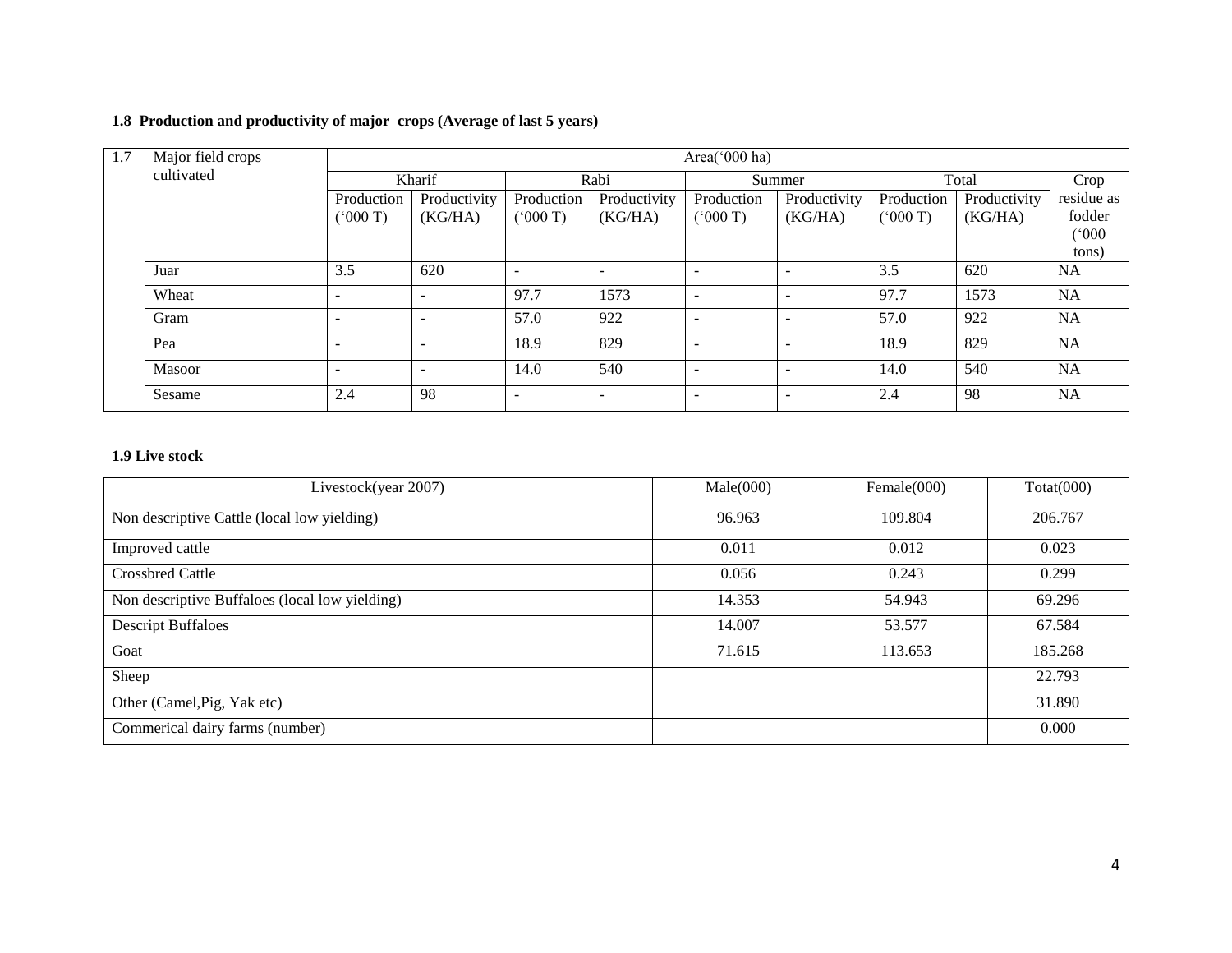| 1.12 | Sowing           | Bajra           | <b>Til</b>      | <b>Rice</b> | Urd                      | Jowar      | <b>Moong</b> | Wheat         | <b>Barley</b> | Gram/Pea      | <b>Mustard</b> |
|------|------------------|-----------------|-----------------|-------------|--------------------------|------------|--------------|---------------|---------------|---------------|----------------|
|      | window for 5     |                 |                 |             |                          |            |              |               |               |               |                |
|      | major field      |                 |                 |             |                          |            |              |               |               |               |                |
|      | crops            |                 |                 |             |                          |            |              |               |               |               |                |
|      | Kharif-Rainfed   | 2 <sup>nd</sup> | 2 <sup>nd</sup> |             | 2 <sup>nd</sup>          | Last week  | $2nd$ week   |               |               |               |                |
|      |                  | week of         | week            |             | week                     | of June to | of July to   |               |               |               |                |
|      |                  | July to         | of July         |             | of July                  | 2nd week   | First week   |               |               |               |                |
|      |                  | last            | to last         |             | to First                 | of July    | of August    |               |               |               |                |
|      |                  | week of         | week            |             | week                     |            |              |               |               |               |                |
|      |                  | July            | of July         |             | of                       |            |              |               |               |               |                |
|      |                  |                 |                 |             | August                   |            |              |               |               |               |                |
|      | Kharif -         |                 |                 | Last        | $\overline{\phantom{a}}$ |            |              |               |               |               |                |
|      | Irrigated        |                 |                 | week of     |                          |            |              |               |               |               |                |
|      |                  |                 |                 | June $2nd$  |                          |            |              |               |               |               |                |
|      |                  |                 |                 | week of     |                          |            |              |               |               |               |                |
|      |                  |                 |                 | August      |                          |            |              |               |               |               |                |
|      | Rabi-Rainfed     |                 |                 |             |                          |            |              |               | Last week of  | first week of | 2nd week of    |
|      |                  |                 |                 |             |                          |            |              |               | Oct to last   | Oct last week | Sep to first   |
|      |                  |                 |                 |             |                          |            |              |               | week of Nov   | of Oct        | week of Oct    |
|      | Rabi - Irrigated |                 |                 |             |                          |            |              | first week of |               |               |                |
|      |                  |                 |                 |             |                          |            |              | Nov last      |               |               |                |
|      |                  |                 |                 |             |                          |            |              | week of Nov   |               |               |                |

| 1.13 | What is the major contingency the district is prone to?                          | Regular | <b>Occasional</b> | <b>None</b> |
|------|----------------------------------------------------------------------------------|---------|-------------------|-------------|
|      | Drought                                                                          |         |                   |             |
|      | Flood                                                                            |         |                   |             |
|      | Cyclone                                                                          |         |                   |             |
|      | Hail storm                                                                       |         |                   |             |
|      | Heat wave                                                                        |         |                   |             |
|      | Cold wave                                                                        |         |                   |             |
|      | Frost                                                                            |         |                   |             |
|      | Sea water intrusion                                                              |         |                   |             |
|      | Sheath Blight, Stemborer, Pyrilla loose smut, Heliothis, Rust etc white<br>grub. |         |                   |             |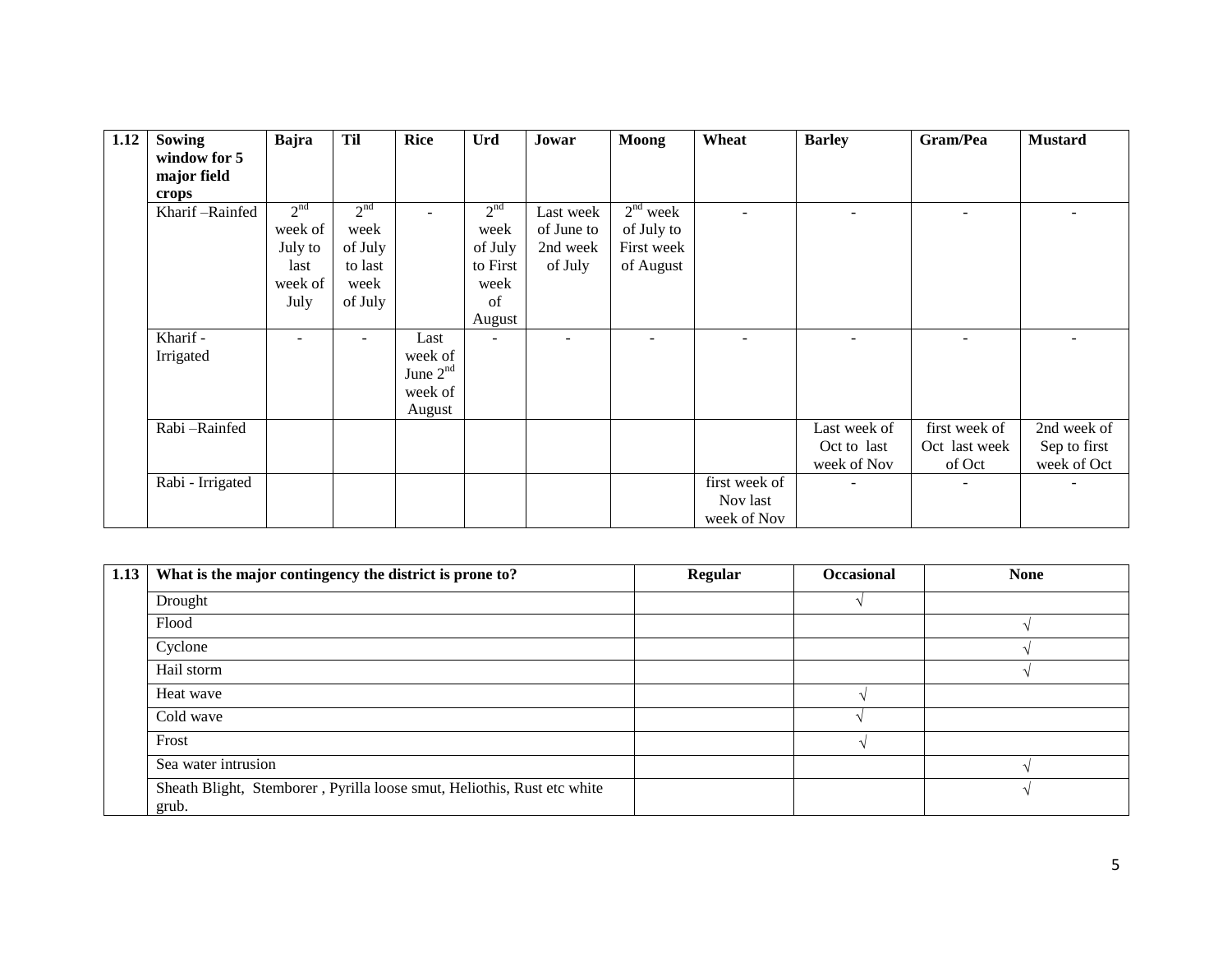# Annexure I

Location map of Mahoba district

# **UTTAR PRADESH**

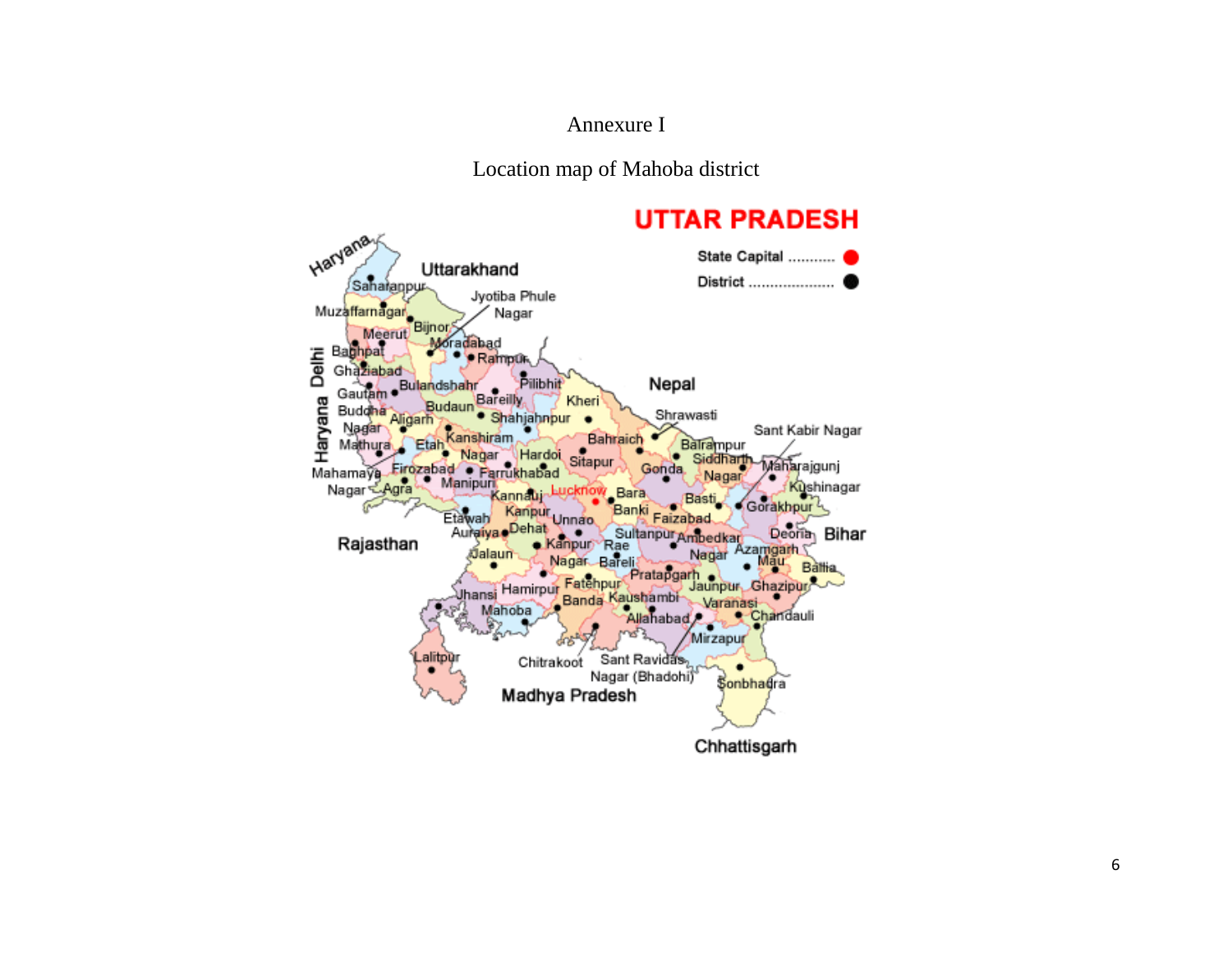#### **1.14. Soil map of Mahoba district**



| 1.  | Rock outcrops associated with shallow loamy skeletal soils, severely eroded and                                                                      |
|-----|------------------------------------------------------------------------------------------------------------------------------------------------------|
|     | moderate stoniness                                                                                                                                   |
|     | <b>Undulating Upland/Plateau (3-5% slopes)</b>                                                                                                       |
| 2.  | Moderately shallow, loamy soils severely eroded associated with deep, fine smectitc                                                                  |
|     | soils and moderately eroded                                                                                                                          |
| 3.  | Deep, loamy-skeletal soils and moderately eroded and slight stoniness associated<br>with moderately shallow loamy skeletal soils and severely eroded |
|     | Very gentle sloping uplands                                                                                                                          |
| 4.  | Deep, fine, smectitic soils and moderately eroded associated with loamy soils and<br>moderately eroded                                               |
| 5.  | Deep, fine, smectitic soils and slightly eroded associated with fine soils<br>moderately eroded                                                      |
|     | River valley (1-3% slope)                                                                                                                            |
| 6.  | Deep, fine smectitic soils and slightly eroded associated with fine smectitic soils and<br>moderately eroded                                         |
|     | Alluvial plain,                                                                                                                                      |
|     | Isolated Hillocks (15-30% slopes)                                                                                                                    |
| 7.  | Rock outcrops; associated with shallow loamy-skeletal soils, severely eroded and                                                                     |
|     | moderately stoniness.                                                                                                                                |
|     | Undulating upland (3-5% slope)                                                                                                                       |
| 8.  | Deep, loamy soils, moderately eroded associated with fine smectitic soils and<br>slightly eroded                                                     |
|     | Very gently sloping uplands with hummocks (1-3% slope)                                                                                               |
| 9.  | Deep, loamy soils, slightly eroded associated with fine, smectite soils slightly<br>eroded.                                                          |
| 10. | Deep, fine smectitc soils, slightly eroded associated with loamy soils and slightly<br>eroded                                                        |
| 11. | Deep, loamy soils, slightly eroded associated with silty soils, slightly eroded                                                                      |
| 12. | Deep, fine soils, slightly eroded associated with fine smectitic soils and slightly<br>eroded.                                                       |
| 13. | Deep, fine smectitic soils, slightly eroded                                                                                                          |
| 14. | Deep, loamy soils, moderately eroded associated with fine smectitic soils and<br>moderately eroded                                                   |
|     | Ravinous Land (5-10% slope)                                                                                                                          |
| 15. | Deep, loamy soils and severely eroded associated with loamy soils and moderately<br>eroded                                                           |
| 16. | Deep, fine smectitic soils and are moderately eroded associated with fine soils<br>moderately eroded.                                                |
| 17. | Deep, loamy soils and moderately eroded                                                                                                              |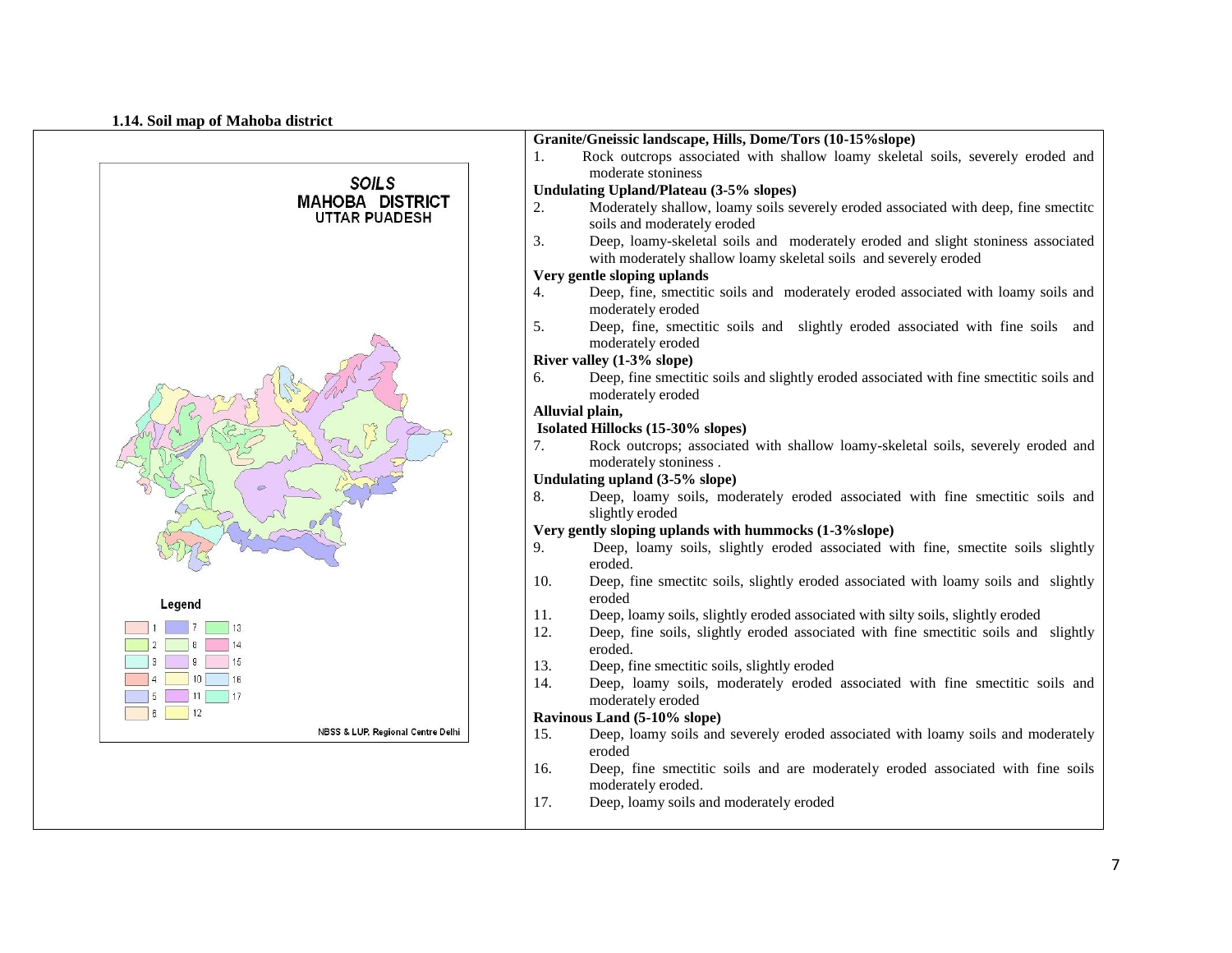#### **2.0 Strategies for weather related contingencies**

#### **2.1 Drought**

#### **2.1.1 Rainfed situation Normal onset of monsoon 20 June**

| <b>Condition</b>                                    |                                    |                                                                                                                                  |                                                          | <b>Suggested Contingency measures</b>                                                                                                                                                                                            |                                     |
|-----------------------------------------------------|------------------------------------|----------------------------------------------------------------------------------------------------------------------------------|----------------------------------------------------------|----------------------------------------------------------------------------------------------------------------------------------------------------------------------------------------------------------------------------------|-------------------------------------|
| <b>Early season</b><br>drought (delayed<br>onset)   | <b>Major Farming</b><br>situation  | <b>Normal Crop / Cropping</b><br>system                                                                                          | Change in crop /<br>cropping system<br>including variety | <b>Agronomic measures</b>                                                                                                                                                                                                        | <b>Remarks</b> on<br>Implementation |
| Delay by 2 weeks<br>(First week of<br><b>July</b> ) | Deep black soil<br>(Mar and Kabar) | Sorghum (Varsha, CSV 13,15<br>SPV 1616 Bundella, CSH 16<br>and $13$ )+ Pigeon pea (Ajad,<br>Pusa 9, PDA 11, Narendra<br>Arhar 2) | No Change                                                | Intercropping of Sorghum (Varsha,<br>CSV 13, SPB 1388, Bundella,<br>CSH 16 and $13$ )+ Pigeon pea (Ajad<br>, Pusa 9, PDA 11, Narendra Arhar<br>2) with ratio of 2:1 on raised bed                                                |                                     |
|                                                     | Parwa (Loamy<br>Sand)              | Sorghum + pigeon pea + $Urd/$<br>moong<br>Sesame-T-78, Pragti, Sekhar                                                            | No Change                                                | Intercropping of Sorghum (Varsha,<br>CSV 13, SPB 1388, Bundella,<br>CSH 16 and 13)+ Pigeon pea (Ajad<br>, Pusa 9, PDA 11, Narendra Arhar<br>2) + Urd (Ajad 1 and Ajad 3,<br>Narendra Urd 1) with ratio of 2:1:1<br>on raised bed |                                     |
|                                                     | Rakar (Shallow<br>sandy loam)      | Sorghum+ pigeon pea+ Urd/<br>moong<br>Sesame-T-78, Pragti, Sekhar                                                                | No Change                                                | Intercropping of Sorghum (Varsha,<br>CSV 13, SPB 1388, Bundella,<br>CSH 16 and 13)+ Pigeon pea (Ajad<br>, Pusa 9, PDA 11, Narendra Arhar<br>2) + Urd (Ajad 1 and Ajad 3,<br>Narendra Urd 1) with ratio of 2:1:1<br>on raised bed |                                     |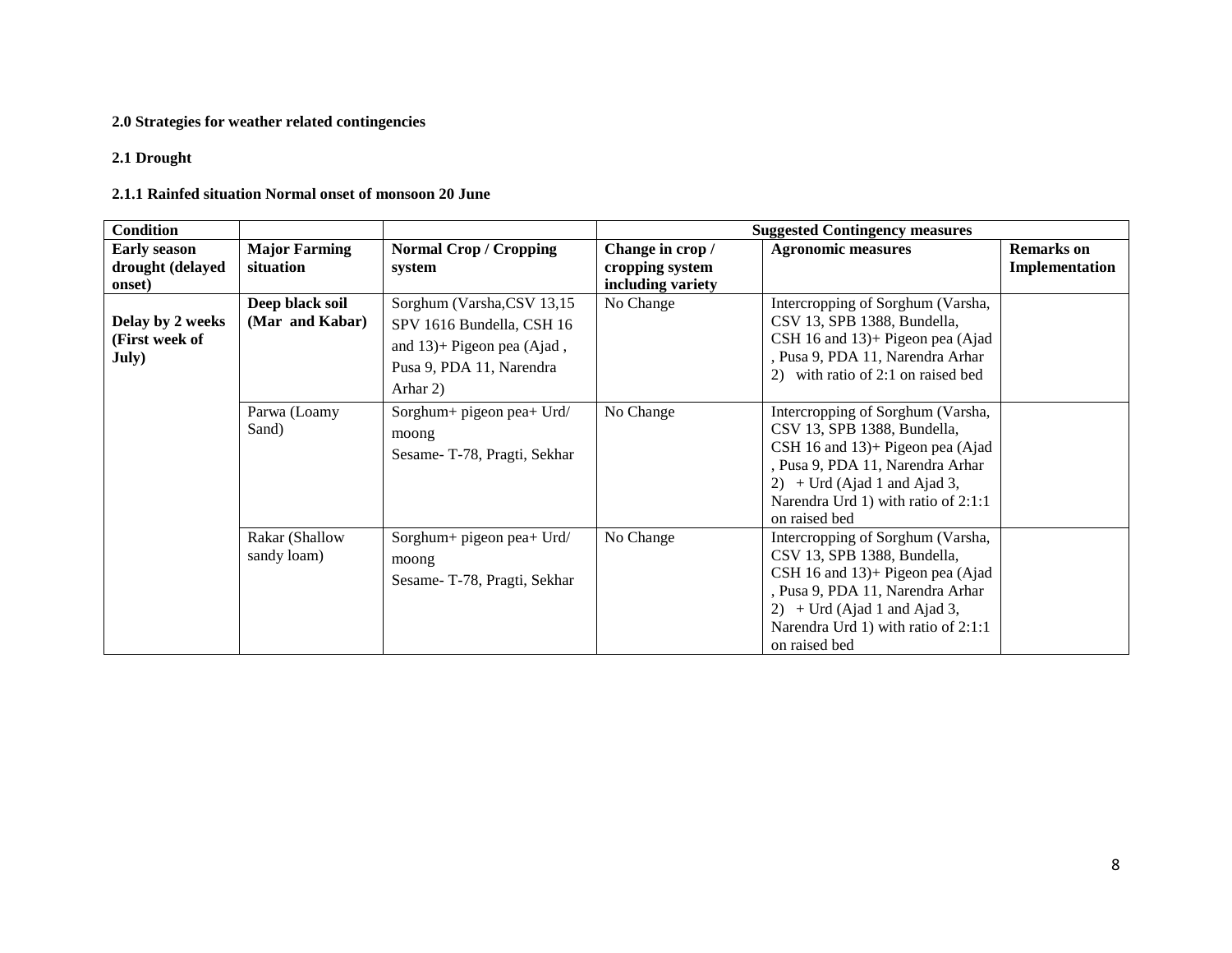| <b>Condition</b>                                  |                                    |                                                                                                 | <b>Suggested Contingency measures</b> |                                                                                                                                                                                                                                            |                                     |  |
|---------------------------------------------------|------------------------------------|-------------------------------------------------------------------------------------------------|---------------------------------------|--------------------------------------------------------------------------------------------------------------------------------------------------------------------------------------------------------------------------------------------|-------------------------------------|--|
| <b>Early season</b><br>drought (delayed<br>onset) | <b>Major Farming</b><br>situation  | <b>Normal Crop/cropping</b><br>system                                                           | Change in crop/cropping<br>system     | <b>Agronomic measures</b>                                                                                                                                                                                                                  | <b>Remarks</b> on<br>Implementation |  |
| Delay by 4 weeks<br>$(3rd$ week of July)          | Deep black soil<br>(Mar and Kabar) | Sorghum (CSB 13 CSH 9 14,<br>16, 18)+ Pigeon pea (Ajad,<br>Pusa 9, PDA 11, Narendra<br>Arhar 2) | No Change                             | Intercropping of Sorghum<br>(Varsha, CSV 13, SPB<br>1388, Bundella, CSH 16<br>and $13$ )+ Pigeon pea (Ajad,<br>Pusa 9, PDA 11, Narendra<br>Arhar 2) with ratio of 2:1<br>on raised bed                                                     |                                     |  |
|                                                   |                                    | Sesame (Type 4,<br>Type12, Type13, Sekhar,<br>Pragati and Tarun)                                | No Change                             | Line sowing                                                                                                                                                                                                                                |                                     |  |
|                                                   | Parwa (Loamy<br>Sand)              | Sorghum+ pigeon pea+ Black<br>gram/ Green gram                                                  | No Change                             | Intercropping of Sorghum<br>(Varsha, CSV 13, SPB<br>1388, Bundella, CSH 16<br>and $13$ )+ Pigeon pea (Ajad,<br>Pusa 9, PDA 11, Narendra<br>Arhar 2) + Urd (Ajad 1<br>and Ajad 3, Narendra Urd<br>1) with ratio of $2:1:1$ on<br>raised bed |                                     |  |
|                                                   |                                    | Sesame (Type 4, Type 12,<br>Sekhar, Pragati, Type 13,<br>Tarun)                                 | No Change                             | Line sowing with seed dril                                                                                                                                                                                                                 |                                     |  |
|                                                   | Rakar (Shallow<br>sandy loam)      | Sorghum+ pigeon pea+ Black<br>gram/ Green gram                                                  | No Change                             | Intercropping of Sorghum<br>(Varsha, CSV 13, SPB<br>1388, Bundella, CSH 16<br>and $13$ )+ Pigeon pea (Ajad,<br>Pusa 9, PDA 11, Narendra<br>Arhar 2) + Urd (Ajad 1<br>and Ajad 3, Narendra Urd<br>1) with ratio of $2:1:1$ on<br>raised bed |                                     |  |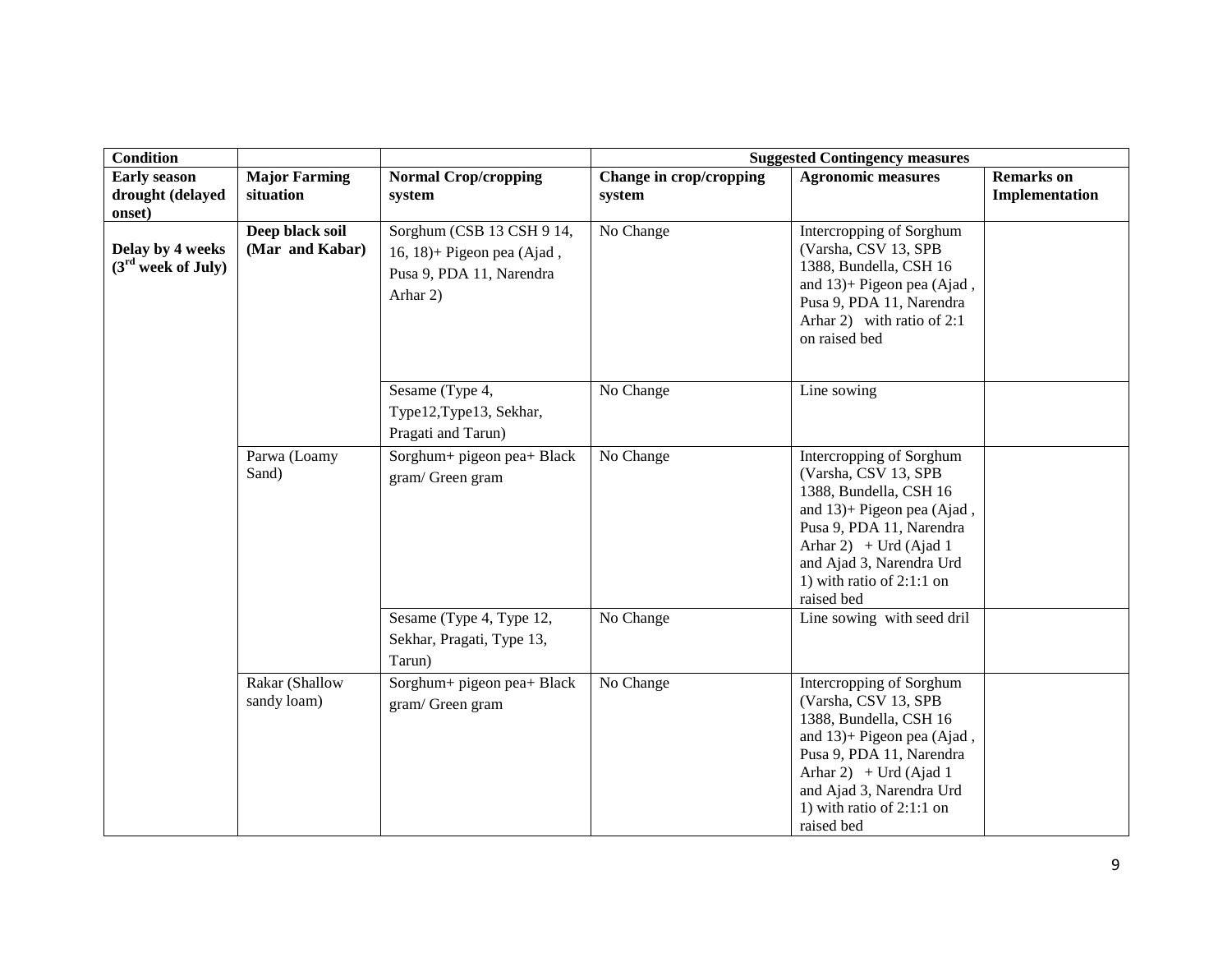| <b>Condition</b>                                    |                                    |                                                                                                 | <b>Suggested Contingency measures</b>                                                 |                                                                                                                                                                                                                                             |                                     |
|-----------------------------------------------------|------------------------------------|-------------------------------------------------------------------------------------------------|---------------------------------------------------------------------------------------|---------------------------------------------------------------------------------------------------------------------------------------------------------------------------------------------------------------------------------------------|-------------------------------------|
| <b>Early season</b><br>drought (delayed<br>onset)   | <b>Major Farming</b><br>situation  | <b>Normal Crop/cropping</b><br>system                                                           | Change in crop/cropping<br>system                                                     | <b>Agronomic measures</b>                                                                                                                                                                                                                   | <b>Remarks</b> on<br>Implementation |
| Delay by 6 weeks<br>$1^{\rm st}$ week of<br>August) | Deep black soil<br>(Mar and Kabar) | Sorghum (CSB 13 CSH 9 14,<br>16, 18)+ Pigeon pea (Ajad,<br>Pusa 9, PDA 11, Narendra<br>Arhar 2) | No Change                                                                             | Intercropping of Sorghum<br>(Varsha, CSV 13, SPB 1388,<br>Bundella, CSH 16 and 13)+<br>Pigeon pea (Ajad, Pusa 9,<br>PDA 11, Narendra Arhar 2)<br>with ratio of 2:1 on raised bed                                                            |                                     |
|                                                     |                                    | Sesame (Type 4,<br>Type12, Type13, Sekhar,<br>Pragati and Tarun)                                | No Change                                                                             | Line sowing                                                                                                                                                                                                                                 |                                     |
|                                                     | Parwa (Loamy<br>Sand)              | Sorghum+ pigeon pea+ Black<br>gram/Green gram                                                   | No Change                                                                             | Intercropping of Sorghum<br>(Varsha, CSV 13, SPB 1388,<br>Bundella, CSH 16 and 13)+<br>Pigeon pea (Ajad, Pusa 9,<br>PDA 11, Narendra Arhar 2)<br>$+$ Urd (Ajad 1 and Ajad 3,<br>Narendra Urd 1) with ratio of<br>$2:1:1$ on raised bed      |                                     |
|                                                     |                                    | Sesame (Type 4, Type 12,<br>Sekhar, Pragati, Type 13,<br>Tarun)                                 | No Change                                                                             | Line sowing with seed drill                                                                                                                                                                                                                 |                                     |
|                                                     | Rakar (Shallow<br>sandy loam)      | Sorghum+ pigeon pea+ Black<br>gram/Green gram                                                   | No Change<br>Prefer pigeon pea cultivars<br>such as Narendra Arhar 1,<br>Ajad, PDA 11 | <b>Intercropping of Sorghum</b><br>(Varsha, CSV 13, SPB 1388,<br>Bundella, CSH 16 and 13)+<br>Pigeon pea (Ajad, Pusa 9,<br>PDA 11, Narendra Arhar 2)<br>$+$ Urd (Ajad 1 and Ajad 3,<br>Narendra Urd 1) with ratio of<br>2:1:1 on raised bed |                                     |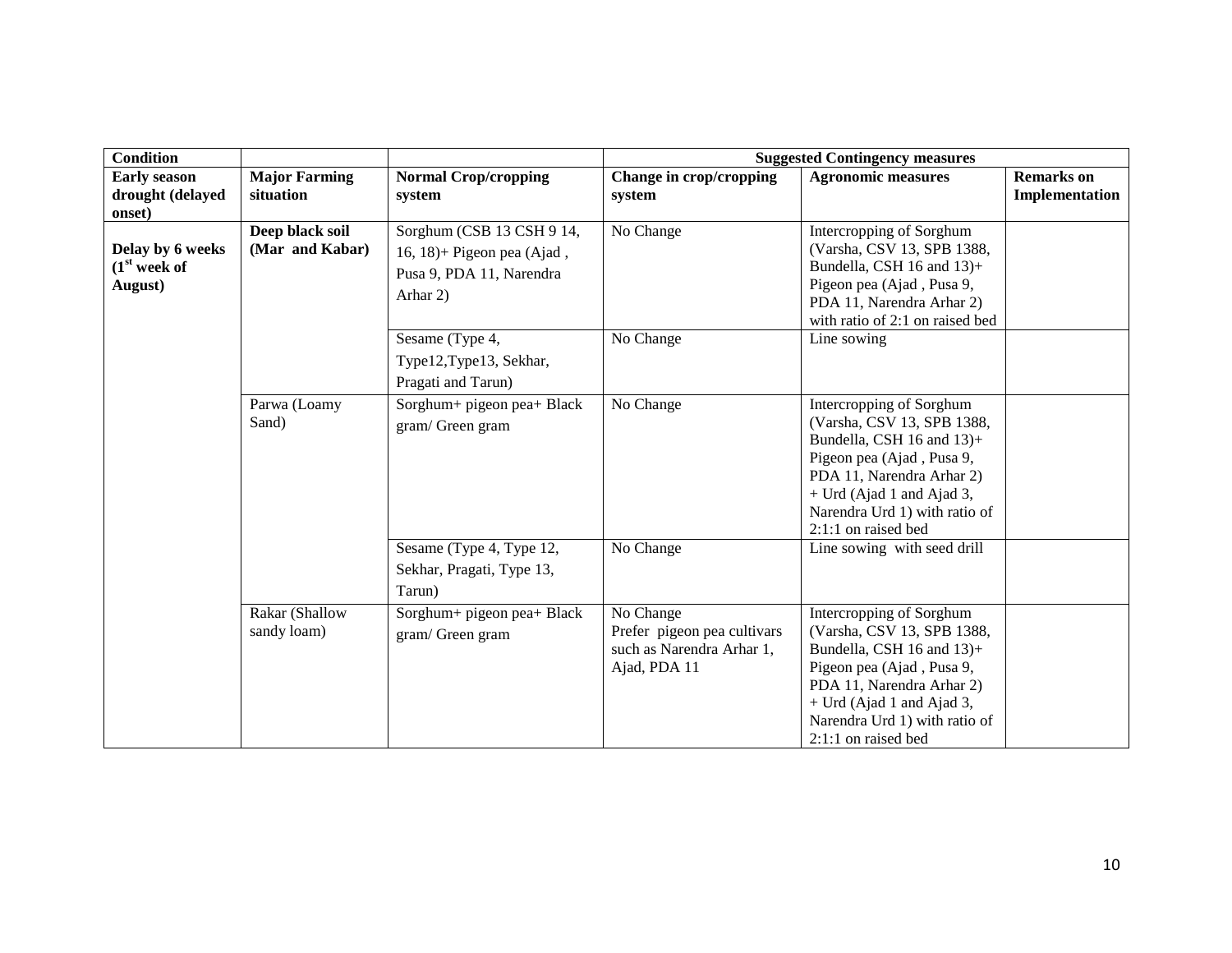| <b>Condition</b>                                  |                                    |                                                                                                 |                                                                                                                                                                         | <b>Suggested Contingency measures</b>      |                                     |
|---------------------------------------------------|------------------------------------|-------------------------------------------------------------------------------------------------|-------------------------------------------------------------------------------------------------------------------------------------------------------------------------|--------------------------------------------|-------------------------------------|
| <b>Early season</b><br>drought (delayed<br>onset) | <b>Major Farming</b><br>situation  | <b>Normal Crop/cropping</b><br>system                                                           | Change in crop/cropping<br>system                                                                                                                                       | <b>Agronomic measures</b>                  | <b>Remarks</b> on<br>Implementation |
| Delay by 8 weeks<br>$(3rd$ week of<br>August)     | Deep black soil<br>(Mar and Kabar) | Sorghum (CSB 13 CSH 9 14,<br>16, 18)+ Pigeon pea (Ajad,<br>Pusa 9, PDA 11, Narendra<br>Arhar 1) | Fodder Sorghum (hybrid 5,<br>MFSH3A)<br>Pigeon pea(PDA 11, Narendra<br>Arhar 1) / Urd (Pant U 35,<br>Narendra Urd 1, Ajad urd 2,<br>Sekhar 1, Sekhar 2 and Sekhar<br>3) | 10% higher seed rate for<br>fodder sorghum |                                     |
|                                                   |                                    | Sesame (Type 4,<br>Type12, Type13, Sekhar,<br>Pragati and Tarun)                                | Fodder Sorghum (hybrid 5,<br>MFSH3A)<br>Pigeon pea(PDA 11, Narendra<br>Arhar 1) / Urd (Pant U 35,<br>Narendra Urd 1, Ajad urd 2,<br>Sekhar 1, Sekhar 2 and Sekhar<br>3) |                                            |                                     |
|                                                   | Parwa (Loamy<br>Sand)              | Sorghum+ pigeon pea Black<br>gram/ Green gram                                                   | Fodder Sorghum (hybrid 5,<br>MFSH3A)<br>Pigeon pea(PDA 11, Narendra<br>Arhar 1) / Urd (Pant U 35,<br>Narendra Urd 1, Ajad urd 2,<br>Sekhar 1, Sekhar 2 and Sekhar<br>3) |                                            |                                     |
|                                                   |                                    | Sesame (Type 4, Type 12,<br>Sekhar, Pragati, Type 13,<br>Tarun)                                 | Fodder Sorghum (hybrid 5,<br>MFSH3A)<br>Pigeon pea(PDA 11, Narendra<br>Arhar 1) / Urd (Pant U 35,<br>Narendra Urd 1, Ajad urd 2,<br>Sekhar 1, Sekhar 2 and Sekhar<br>3) |                                            |                                     |
|                                                   | Rakar (Shallow<br>sandy loam)      | Sorghum+ pigeon pea+ Black<br>gram/ Green gram                                                  | Prefer pigeon pea<br>$\bullet$<br>cultivars such as<br>Narendra Arhar 1,<br>Ajad, PDA 11<br>Fodder Sorghum<br>$\bullet$                                                 |                                            |                                     |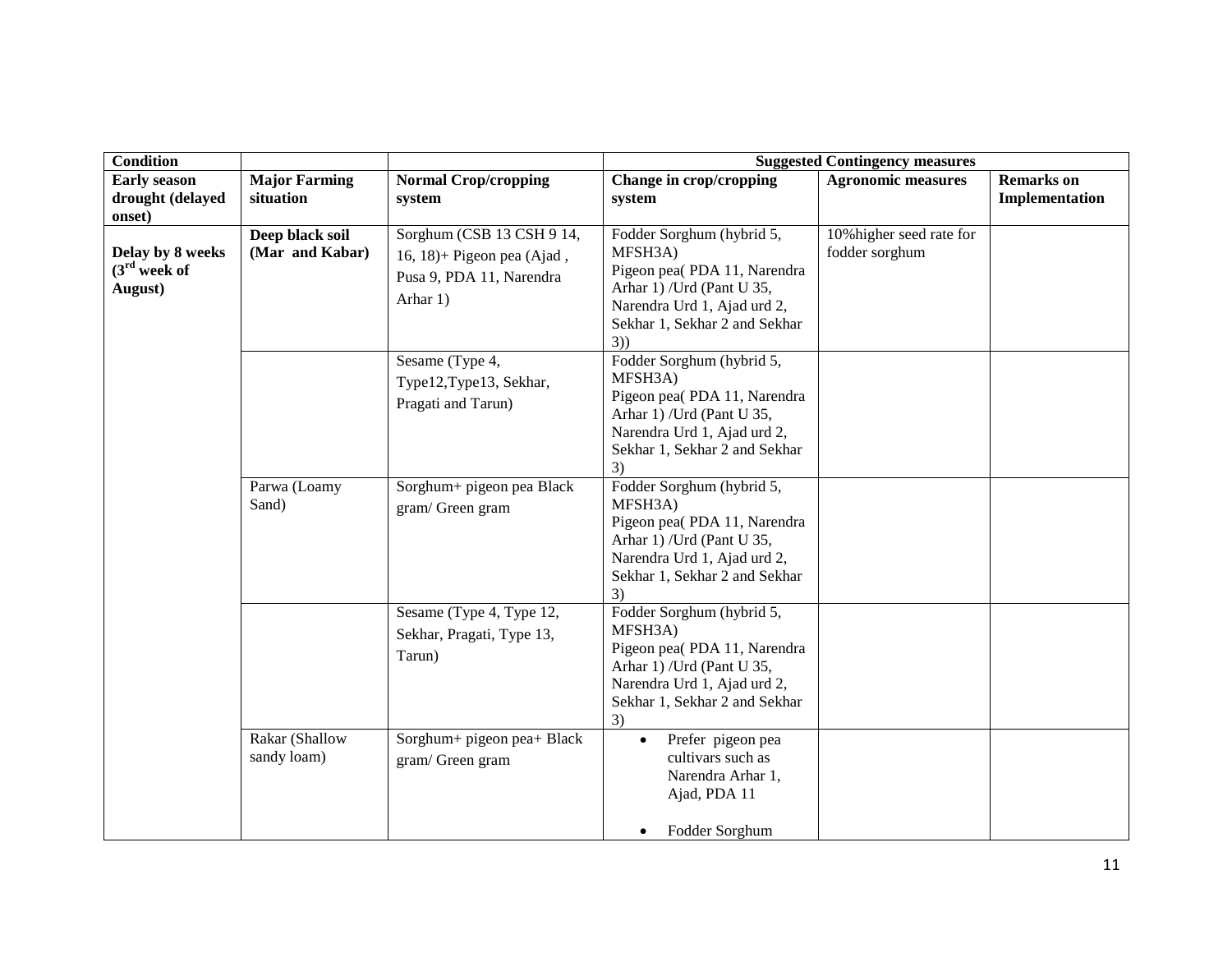|  | (hybrid 5, MFSH3A)   |  |
|--|----------------------|--|
|  | Pigeon pea(PDA 11,   |  |
|  | Narendra Arhar 1)    |  |
|  | /Urd (Pant U 35,     |  |
|  | Narendra Urd 1, Ajad |  |
|  | urd 2, Sekhar 1,     |  |
|  | Sekhar 2 and Sekhar  |  |
|  |                      |  |

| <b>Condition</b>                                                                                                  |                                    |                                                                                                                                 |                                                                                                                                     | <b>Suggested Contingency measures</b>    |                                     |
|-------------------------------------------------------------------------------------------------------------------|------------------------------------|---------------------------------------------------------------------------------------------------------------------------------|-------------------------------------------------------------------------------------------------------------------------------------|------------------------------------------|-------------------------------------|
| Early season<br>drought (Normal                                                                                   | <b>Major Farming</b><br>situation  | <b>Normal Crop/cropping</b><br>system                                                                                           | Crop management                                                                                                                     | Soil nutrient &<br>moisture conservation | <b>Remarks</b> on<br>Implementation |
| onset)                                                                                                            |                                    |                                                                                                                                 |                                                                                                                                     | measures                                 |                                     |
| <b>Normal onset</b><br>followed by 15-20<br>days dry spell after<br>sowing leading to<br>poor<br>germination/crop | Deep black soil<br>(Mar and Kabar) | Sorghum (Varsha, CSV 13,<br>SPB 1388, Bundella, CSH 16<br>and $13$ )+ Pigeon pea (Ajad,<br>Pusa 9, PDA 11, Narendra<br>Arhar 2) | Weeding<br>Resowing of the crops<br>under less than 30%<br>plant population<br>situation with<br>sufficient soil<br>moisture        |                                          |                                     |
| stand etc.                                                                                                        | Parwa (Loamy<br>Sand)              | Sorghum+ pigeon pea+ Black<br>gram/ Green gram                                                                                  | Weeding<br>Resowing of the crops under<br>less than 30% plant population<br>situation with sufficient soil<br>moisture              |                                          |                                     |
|                                                                                                                   | Rakar (Shallow<br>sandy loam)      | Sorghum+ pigeon pea+ Black<br>gram/ Green gram                                                                                  | Weeding<br>$\bullet$<br>Resowing of the crops under<br>less than 30% plant population<br>situation with sufficient soil<br>moisture |                                          |                                     |

| <b>Condition</b>     |                      |                             | <b>Suggested Contingency measures</b> |                       |                       |
|----------------------|----------------------|-----------------------------|---------------------------------------|-----------------------|-----------------------|
| Mid season           | <b>Major Farming</b> | <b>Normal Crop/cropping</b> | Crop management                       | Soil nutrient &       | <b>Remarks</b> on     |
| drought (long dry    | situation            | system                      |                                       | moisture conservation | <b>Implementation</b> |
| spell, consecutive 2 |                      |                             |                                       | measures              |                       |
| weeks rainless       |                      |                             |                                       |                       |                       |
| $(>2.5$ mm) period)  |                      |                             |                                       |                       |                       |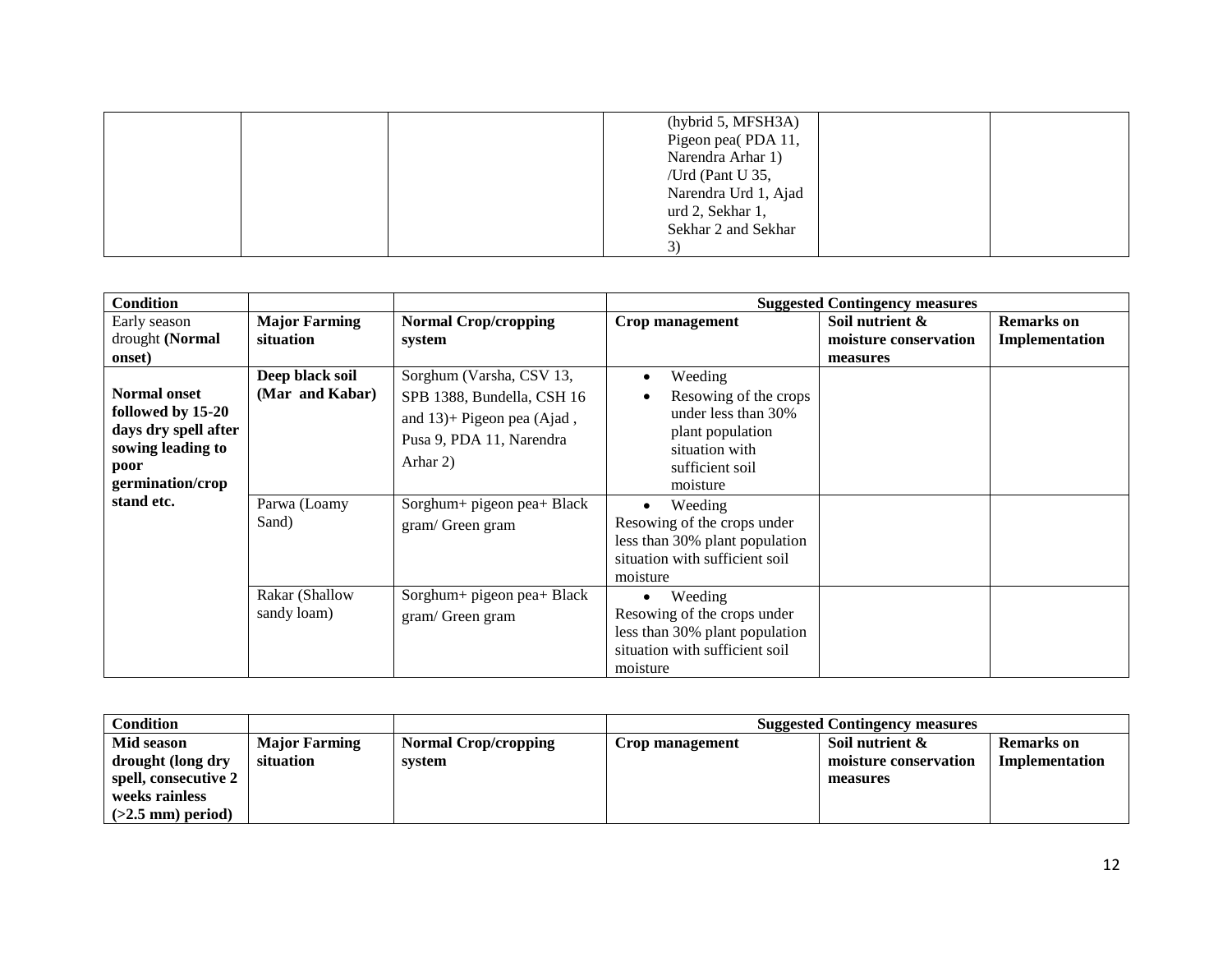| At vegetative stage | Deep black soil<br>(Mar and Kabar) | Sorghum (Varsha, CSV 13,<br>SPB 1388, Bundella, CSH 16<br>and $13$ )+ Pigeon pea (Ajad,<br>Pusa 9, PDA 11, Narendra<br>Arhar 2) | Interculture | Foliar spray with 1%<br><b>KCl</b>      |
|---------------------|------------------------------------|---------------------------------------------------------------------------------------------------------------------------------|--------------|-----------------------------------------|
|                     | Parwa (Loamy<br>Sand)              | Sorghum+ pigeon pea+ Urd/<br>moong                                                                                              | Interculture | Foliar spray with 1%<br>KC <sub>1</sub> |
|                     | Rakar (Shallow<br>sandy loam)      | Sorghum+ pigeon pea+ Urd/<br>moong                                                                                              | Interculture | Foliar spray with 1%<br>KC <sub>1</sub> |

| <b>Condition</b>                                            |                                    |                                                                                                                           |                 | <b>Suggested Contingency measures</b>               |                                     |
|-------------------------------------------------------------|------------------------------------|---------------------------------------------------------------------------------------------------------------------------|-----------------|-----------------------------------------------------|-------------------------------------|
| Mid season<br>drought (long dry<br>spell)                   | <b>Major Farming</b><br>situation  | <b>Normal Crop/cropping system</b>                                                                                        | Crop management | Soil nutrient &<br>moisture conservation<br>measues | <b>Remarks</b> on<br>Implementation |
| At flowering/<br>fruiting stage                             | Deep black soil<br>(Mar and Kabar) | Sorghum (Varsha, CSV 13, SPB<br>1388, Bundella, CSH 16 and 13)+<br>Pigeon pea (Ajad, Pusa 9, PDA<br>11, Narendra Arhar 2) |                 | Mulching with local<br>available materials          |                                     |
|                                                             | Parwa (Loamy<br>Sand)              | Sorghum+ pigeon pea+ Urd/<br>moong                                                                                        |                 | Mulching with local<br>available materials          |                                     |
|                                                             | Rakar (Shallow<br>sandy loam)      | Sorghum+ pigeon pea+ Urd/<br>moong                                                                                        |                 | Mulching with local<br>available materials          |                                     |
| <b>Condition</b>                                            |                                    |                                                                                                                           |                 | <b>Suggested Contingency measures</b>               |                                     |
| <b>Terminal drought</b><br>(Early withdrawal<br>of monsoon) | <b>Major Farming</b><br>situation  | <b>Normal Crop/cropping system</b>                                                                                        | Crop management | Rabi Crop planning                                  | <b>Remarks</b> on<br>Implementation |
|                                                             | Deep black soil<br>(Mar and Kabar) | Sorghum (Varsha, CSV 13, SPB<br>1388, Bundella, CSH 16 and 13)+<br>Pigeon pea (Ajad, Pusa 9, PDA<br>11, Narendra Arhar 2) |                 | <b>Harvest at maturity</b>                          |                                     |
|                                                             | Parwa (Loamy<br>Sand)              | Sorghum+ pigeon pea+ Urd/<br>moong                                                                                        |                 | <b>Harvest at maturity</b>                          |                                     |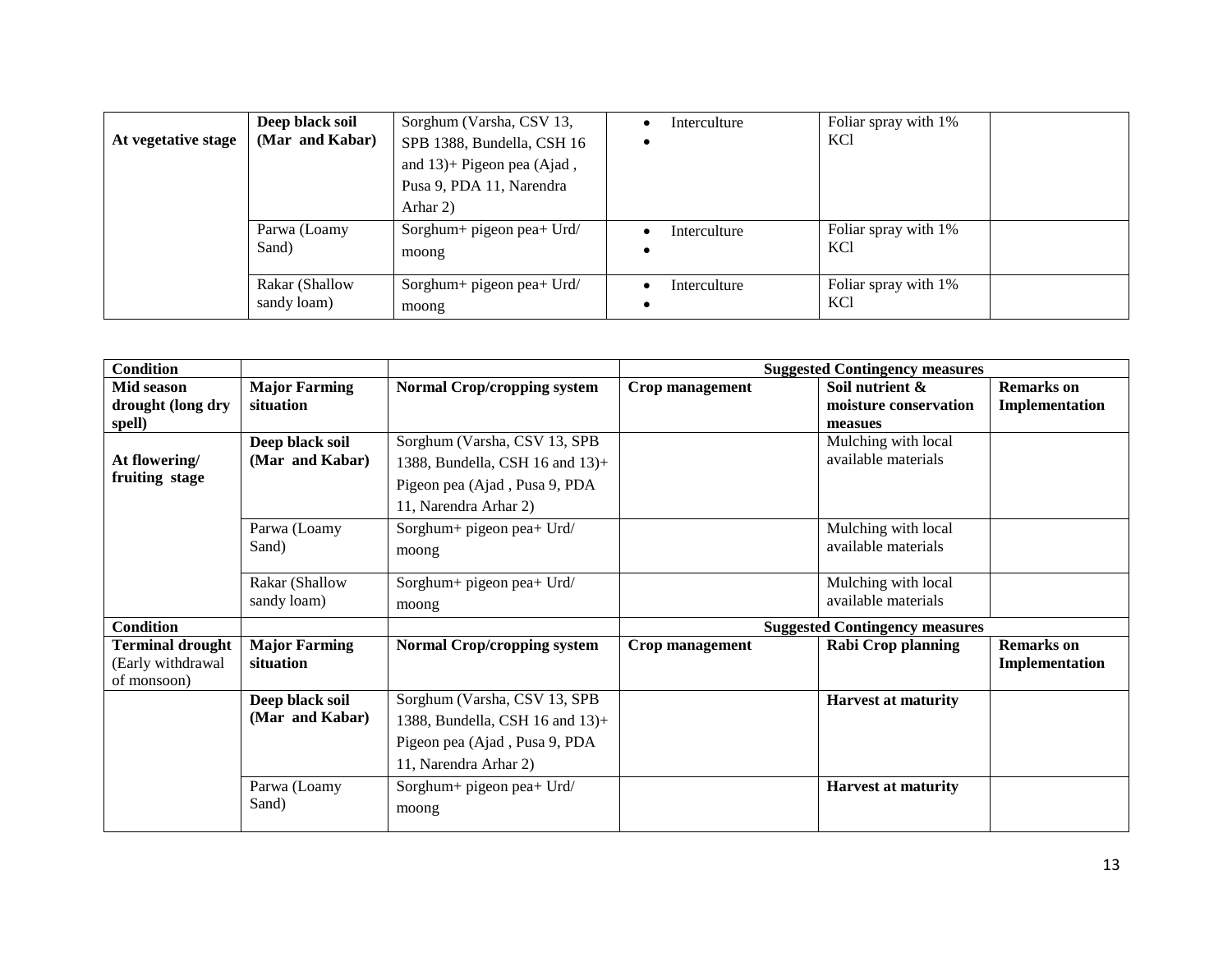| (Shallow)<br>Rakar | Urd/<br>Sorghum-<br>pigeon pea+ | Harvest at maturity |  |
|--------------------|---------------------------------|---------------------|--|
| sandy Ioam)        | moong                           |                     |  |

### **2.1.2 Drought - Irrigated situation**

| <b>Condition</b>                          |                                    |                                          | <b>Suggested Contingency measures</b>                         |                                                                                                                                                                   |                                                    |
|-------------------------------------------|------------------------------------|------------------------------------------|---------------------------------------------------------------|-------------------------------------------------------------------------------------------------------------------------------------------------------------------|----------------------------------------------------|
|                                           | <b>Major Farming</b><br>situation  | <b>Normal</b><br>Crop/cropping<br>system | Change in<br>crop/cropping<br>system                          | <b>Agronomic measures</b>                                                                                                                                         | <b>Remarks</b> on<br>Implementation                |
| Delayed release of<br>water in canals due | Deep black soil<br>(Mar and Kabar) | Rice                                     | No change                                                     | Drum seeding under puddle field<br>Alternate wet and dry irrigation                                                                                               | Linked with UP<br>Agro                             |
| to low rainfall                           |                                    | Wheat                                    | Prefer varieties such<br>as Raj 337, PBW<br>502, K0307, Halna | Provide irrigation at critical stage as<br>$\bullet$<br>per availability of irrigation water<br>Ensure K application as RDF<br>Chemical Control of Phalaris minor | Seed available<br>from SDC, NSC<br>and SAU, kanpur |
|                                           | Parwa (Loamy                       | Rice                                     | No change                                                     | Drum seeding under puddle field<br>Alternate wet and dry irrigation                                                                                               |                                                    |
|                                           | Sand)                              | Wheat                                    | Prefer varieties such<br>as Raj 337, PBW<br>502, K0307, Halna | Provide irrigation at critical stage as<br>$\bullet$<br>per availability of irrigation water<br>Ensure K application as RDF<br>Chemical Control of weeds          |                                                    |

| <b>Condition</b>                                             |                                    |                                          |                                                               | <b>Suggested Contingency measures</b>                                                                                                                             |                                     |
|--------------------------------------------------------------|------------------------------------|------------------------------------------|---------------------------------------------------------------|-------------------------------------------------------------------------------------------------------------------------------------------------------------------|-------------------------------------|
|                                                              | <b>Major Farming</b><br>situation  | <b>Normal</b><br>Crop/cropping<br>system | Change in<br>crop/cropping<br>system                          | <b>Agronomic measures</b>                                                                                                                                         | <b>Remarks</b> on<br>Implementation |
| Limited release of<br>water in canals due<br>to low rainfall | Deep black soil<br>(Mar and Kabar) | Rice                                     | No change                                                     | Drum seeding under puddle field<br>$\bullet$<br>Alternate wet and dry irrigation                                                                                  |                                     |
|                                                              |                                    | Wheat                                    | Prefer varieties such<br>as Raj 337, PBW<br>502, K0307, Halna | Provide irrigation at critical stage as<br>$\bullet$<br>per availability of irrigation water<br>Ensure K application as RDF<br>Chemical Control of Phalaris minor |                                     |
|                                                              | Parwa (Loamy<br>Sand)              | Rice                                     | No change                                                     | Drum seeding under puddle field<br>Alternate wet and dry irrigation                                                                                               |                                     |
|                                                              |                                    | Wheat                                    | Prefer varieties such                                         | Provide irrigation at critical stage as                                                                                                                           |                                     |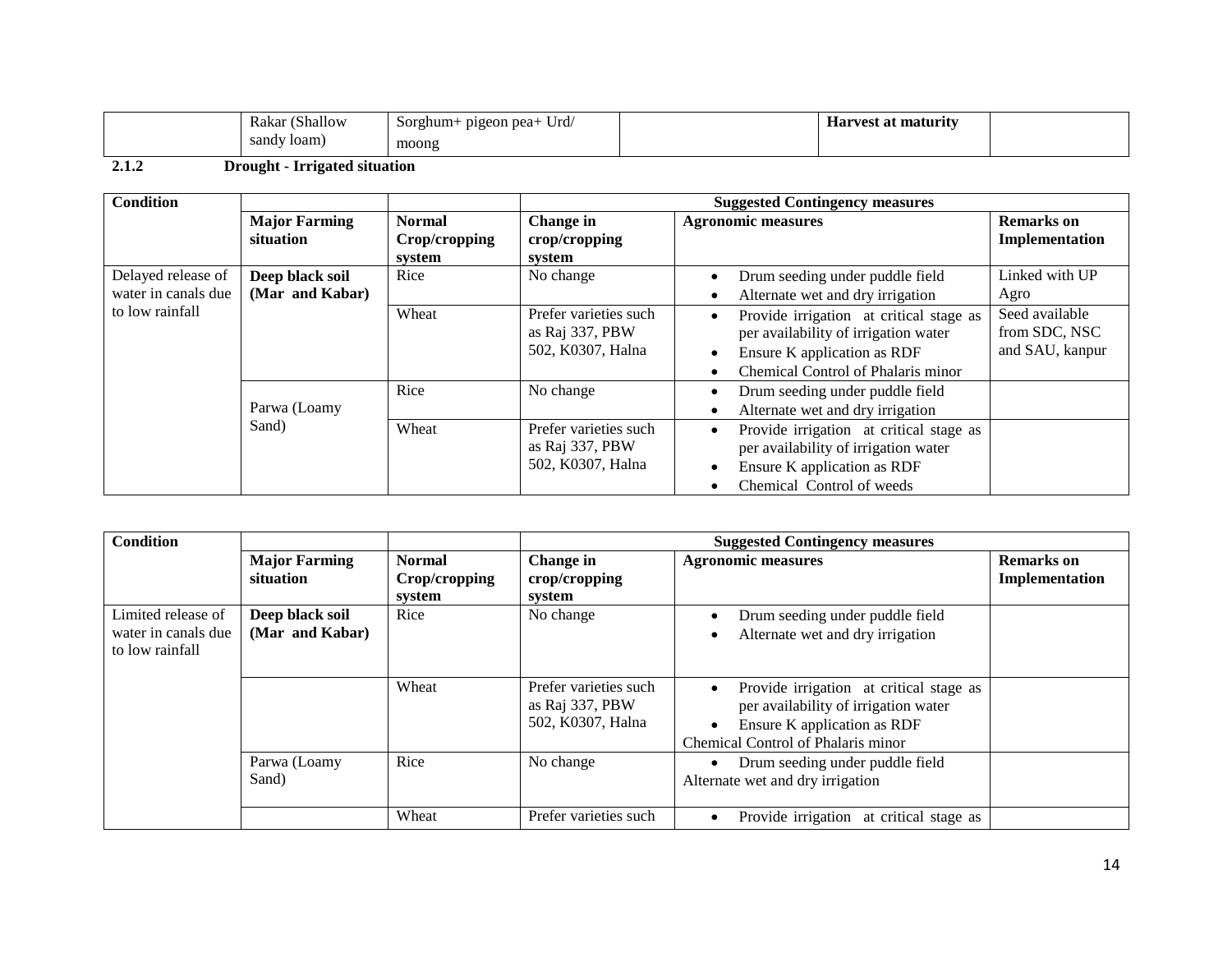| <b>Condition</b> |                      |               | <b>Suggested Contingency measures</b>         |                                      |                |
|------------------|----------------------|---------------|-----------------------------------------------|--------------------------------------|----------------|
|                  | <b>Major Farming</b> | <b>Normal</b> | <b>Change in</b><br><b>Agronomic measures</b> |                                      | Remarks on     |
|                  | situation            | Crop/cropping | crop/cropping                                 |                                      | Implementation |
|                  |                      | system        | svstem                                        |                                      |                |
|                  |                      |               | as Raj 337, PBW                               | per availability of irrigation water |                |
|                  |                      |               | 502, K0307, Halna                             | Ensure K application as RDF          |                |
|                  |                      |               |                                               | Chemical Control of weeds            |                |

| <b>Condition</b>                                                                       |                                    |                                                                                                 | <b>Suggested Contingency measures</b> |                                                                                                                                                                                                                                     |                                     |  |
|----------------------------------------------------------------------------------------|------------------------------------|-------------------------------------------------------------------------------------------------|---------------------------------------|-------------------------------------------------------------------------------------------------------------------------------------------------------------------------------------------------------------------------------------|-------------------------------------|--|
|                                                                                        | <b>Major Farming</b><br>situation  | <b>Normal Crop/cropping</b><br>system                                                           | Change in<br>crop/cropping<br>system  | <b>Agronomic measures</b>                                                                                                                                                                                                           | <b>Remarks</b> on<br>Implementation |  |
| Non release of<br>water in canals<br>under delayed<br>onset of monsoon<br>in catchment | Deep black soil<br>(Mar and Kabar) | Sorghum (CSB 13 CSH 9 14,<br>16, 18)+ Pigeon pea (Ajad,<br>Pusa 9, PDA 11, Narendra<br>Arhar 2) | No Change                             | Intercropping of Sorghum (Varsha,<br>CSV 13, SPB 1388, Bundella, CSH<br>16 and 13)+ Pigeon pea (Ajad, Pusa<br>9, PDA 11, Narendra Arhar 2) with<br>ratio of 2:1 on raised bed                                                       |                                     |  |
|                                                                                        |                                    | Sesame (Type 4,<br>Type12, Type13, Sekhar,<br>Pragati and Tarun)                                | No Change                             | Line sowing                                                                                                                                                                                                                         |                                     |  |
|                                                                                        | Parwa (Loamy<br>Sand)              | Sorghum+ pigeon pea+ Urd/<br>moong                                                              | No Change                             | Intercropping of Sorghum (Varsha,<br>CSV 13, SPB 1388, Bundella, CSH<br>16 and 13)+ Pigeon pea (Ajad, Pusa<br>9, PDA 11, Narendra Arhar 2) $+$<br>Urd (Ajad 1 and Ajad 3, Narendra<br>Urd 1) with ratio of $2:1:1$ on raised<br>bed |                                     |  |
|                                                                                        | Rakar (Shallow<br>sandy loam)      | Sesame (Type 4, Type 12,<br>Sekhar, Pragati, Type 13,<br>Tarun)                                 | No Change                             | Line sowing with seed dril                                                                                                                                                                                                          |                                     |  |
|                                                                                        |                                    | Sorghum+ pigeon pea+ Urd/<br>moong                                                              | No Change                             | Intercropping of Sorghum (Varsha,<br>CSV 13, SPB 1388, Bundella, CSH<br>16 and 13)+ Pigeon pea (Ajad, Pusa<br>9, PDA 11, Narendra Arhar 2) $+$<br>Urd (Ajad 1 and Ajad 3, Narendra<br>Urd 1) with ratio of $2:1:1$ on raised<br>bed |                                     |  |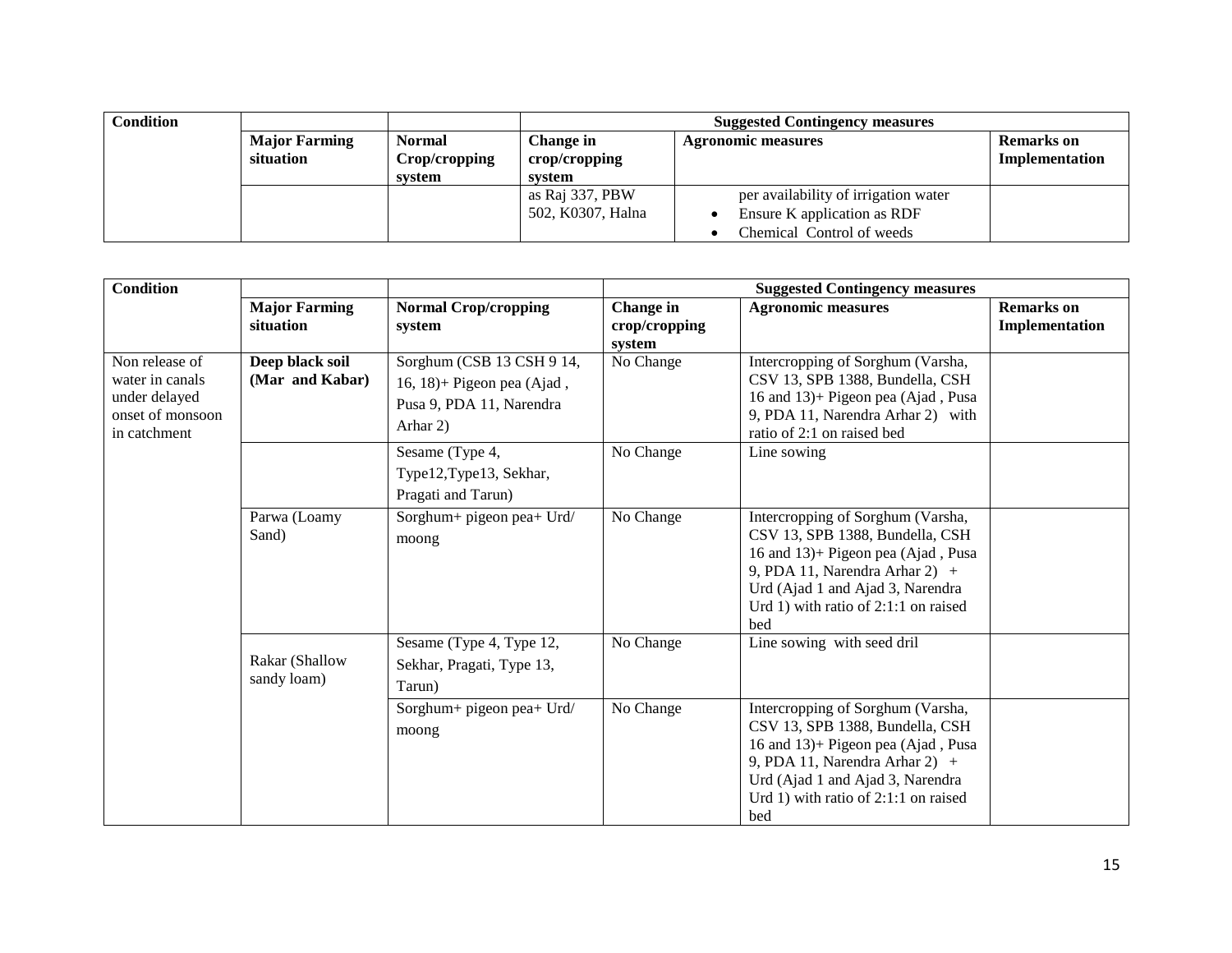| <b>Condition</b>  |                      |                             | <b>Suggested Contingency measures</b> |                           |                   |
|-------------------|----------------------|-----------------------------|---------------------------------------|---------------------------|-------------------|
|                   | <b>Major Farming</b> | <b>Normal Crop/cropping</b> | Change in crop/cropping               | <b>Agronomic measures</b> | <b>Remarks</b> on |
|                   | situation            | system                      | system                                |                           | Implementation    |
| Lack of inflows   | NOT APPLICABLE       |                             |                                       |                           |                   |
| into tanks due to |                      |                             |                                       |                           |                   |
| insufficient      |                      |                             |                                       |                           |                   |
| /delayed onset of |                      |                             |                                       |                           |                   |
| monsoon           |                      |                             |                                       |                           |                   |
|                   |                      |                             |                                       |                           |                   |

| <b>Condition</b>                               |                                    |                             | <b>Suggested Contingency measures</b>                                       |                                                                             |                   |  |
|------------------------------------------------|------------------------------------|-----------------------------|-----------------------------------------------------------------------------|-----------------------------------------------------------------------------|-------------------|--|
|                                                | <b>Major Farming</b>               | <b>Normal Crop/cropping</b> | Change in crop/cropping                                                     | <b>Agronomic measures</b>                                                   | <b>Remarks</b> on |  |
|                                                | situation                          | system                      | system                                                                      |                                                                             | Implementation    |  |
| Insufficient<br>groundwater<br>recharge due to | Deep black soil<br>(Mar and Kabar) | Pigeon pea                  | No change<br>$\bullet$<br>Prefer varieties such<br>$\bullet$<br>as UPAS 120 | Raised bed planting                                                         |                   |  |
| low rainfall                                   |                                    | Sorghum                     | No change<br>$\bullet$                                                      |                                                                             |                   |  |
|                                                |                                    | Wheat                       | Prefer varieties such as K8027,<br>K9351, K9644, Lok 1                      | Foliar spray with 2%<br>Urea $+2\%$ MOP<br>Apply irrigation at CRI<br>stage |                   |  |
|                                                |                                    | Chick pea                   | Prefer varieties such as Radhe,<br>Pusa 256, JG 16                          |                                                                             |                   |  |
|                                                | Parwa (Loamy<br>Sand)              | Rice                        | Prefer Varieties such as<br>Gobind, Pant 10 and Pant 12                     |                                                                             |                   |  |
|                                                |                                    | Wheat                       | Prefer varieties such as K8027,<br>K9351, K9644, Lok 1                      | Foliar spray with 2%<br>Urea $+2\%$ MOP<br>Apply irrigation at CRI<br>stage |                   |  |
|                                                |                                    | Sorghum                     | No change<br>$\bullet$                                                      |                                                                             |                   |  |
|                                                | Rakar (Shallow                     | Black gram                  | $\bullet$                                                                   |                                                                             |                   |  |
|                                                | sandy loam)                        | Green gram                  | Narendra moong 1,<br>$\bullet$<br>PDM 54, Pant moong<br>1. PDM 11           |                                                                             |                   |  |
|                                                |                                    | Wheat                       | Prefer varieties such<br>$\bullet$<br>as K8027, K9351,<br>K9644, Lok 1      | Foliar spray with 2%<br>Urea $+2\%$ MOP<br>Apply irrigation at CRI          |                   |  |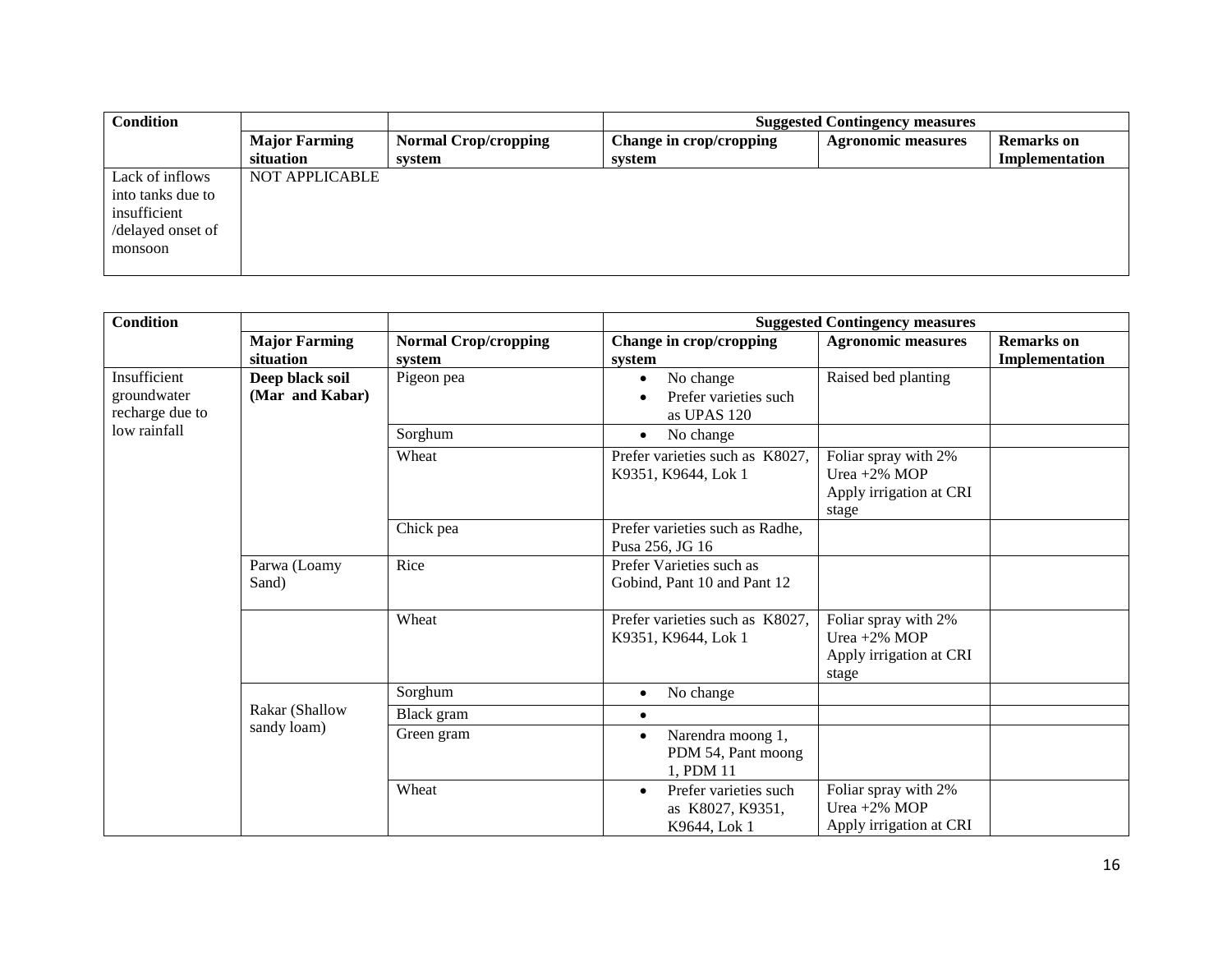| Condition |                      |                             | <b>Suggested Contingency measures</b> |                           |                   |
|-----------|----------------------|-----------------------------|---------------------------------------|---------------------------|-------------------|
|           | <b>Major Farming</b> | <b>Normal Crop/cropping</b> | Change in crop/cropping               | <b>Agronomic measures</b> | <b>Remarks</b> on |
|           | situation            | system                      | system                                |                           | Implementation    |
|           |                      |                             |                                       | stage                     |                   |
|           |                      | Chick pea                   | Prefer varieties such                 |                           |                   |
|           |                      |                             | as Radhe, Pusa 256,                   |                           |                   |
|           |                      |                             | JG 16                                 |                           |                   |

**2.2 Unusual rains (untimely, unseasonal etc)** (for both rainfed and irrigated situations)

| <b>Condition</b>                                                  | Suggested contingency measure |                        |                     |                 |
|-------------------------------------------------------------------|-------------------------------|------------------------|---------------------|-----------------|
| Continuous high rainfall in a short span leading to water logging | <b>Vegetative stage</b>       | <b>Flowering stage</b> | Crop maturity stage | Post<br>harvest |
| Outbreak of pests and diseases due to unseasonal rains            | Not applicable                |                        |                     |                 |
| $\mathbf{M}$<br>$\mathbf{r}$<br>$\sim$ $\sim$                     |                               |                        |                     |                 |

#### **2.3 Floods - NOT APPLICABLE**

| <b>Condition</b>                                         | Suggested contingency measure   |                         |                           |            |  |
|----------------------------------------------------------|---------------------------------|-------------------------|---------------------------|------------|--|
| Transient water logging/ partial inundation <sup>1</sup> | <b>Seedling / nursery stage</b> | <b>Vegetative stage</b> | <b>Reproductive stage</b> | At harvest |  |
| <b>Horticulture</b>                                      |                                 |                         |                           |            |  |
| <b>Continuous submergence</b>                            |                                 |                         |                           |            |  |
| for more than 2 days                                     | Not applicable                  |                         |                           |            |  |
| Sea water intrusion                                      | Not applicable                  |                         |                           |            |  |

**2.4 Extreme events: Heat wave / Cold wave/Frost/ Hailstorm /Cyclone**

| <b>Extreme event</b><br>type | Suggested contingency measure <sup>r</sup>          |                                                                                                                              |                                                                                                                                    |            |  |  |
|------------------------------|-----------------------------------------------------|------------------------------------------------------------------------------------------------------------------------------|------------------------------------------------------------------------------------------------------------------------------------|------------|--|--|
|                              | Seedling / nursery stage                            | <b>Vegetative stage</b>                                                                                                      | <b>Reproductive stage</b>                                                                                                          | At harvest |  |  |
| <b>Heat Wave</b>             |                                                     |                                                                                                                              |                                                                                                                                    |            |  |  |
| Horticulture                 |                                                     |                                                                                                                              |                                                                                                                                    |            |  |  |
| Kinnow                       | Use agronet 50% or thatching with<br>local material | Provide mulching<br>with 100 micron<br>plastic or with local<br>available materials<br>Spray of water<br>Frequent irrigation | Provide mulching with 100 micron plastic or<br>locally available materials<br>Spray of micronutrients<br>Plant protection measures |            |  |  |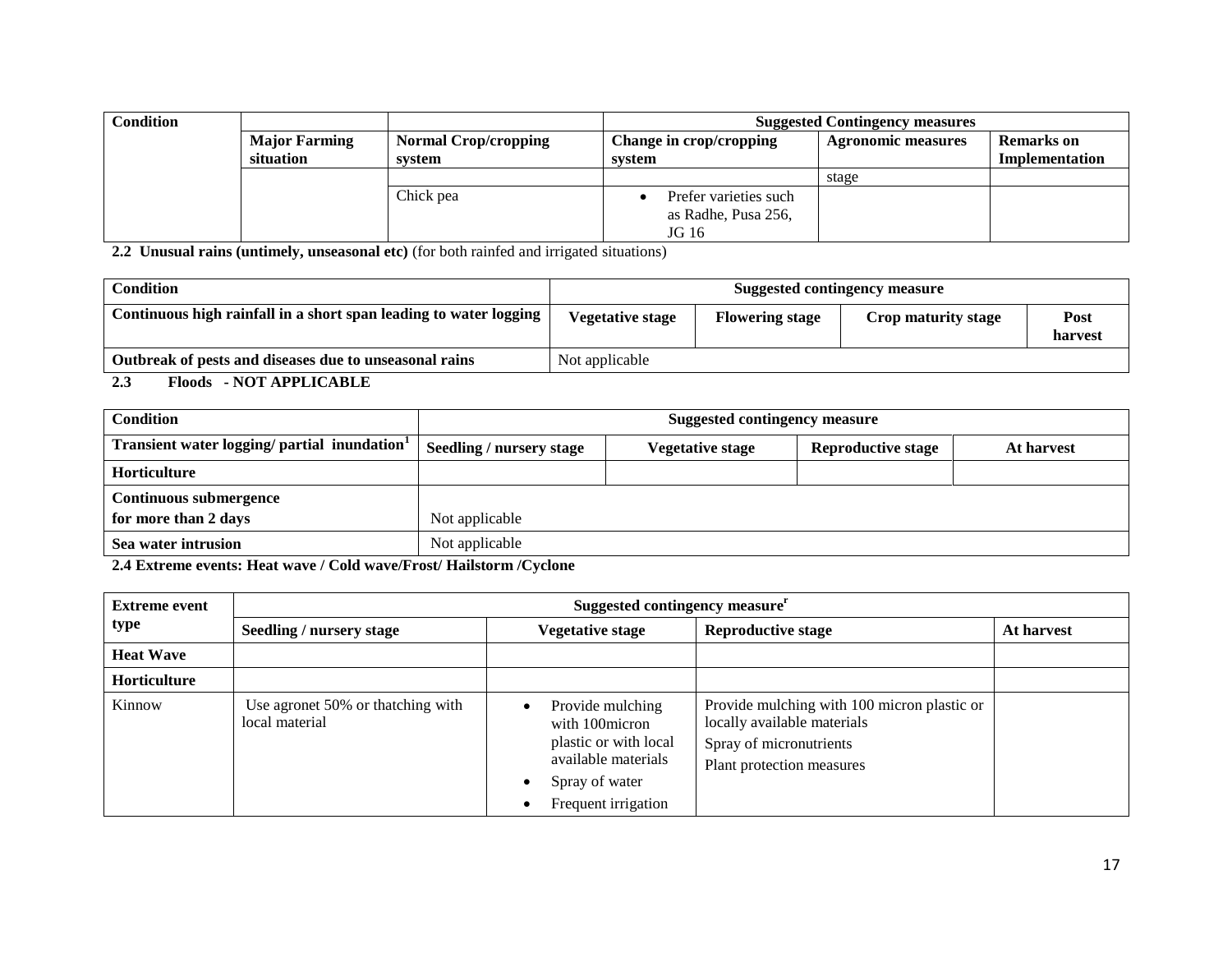| Guava                  | Use agronet 50% or thatching with<br>local material                    |  |                        |  |
|------------------------|------------------------------------------------------------------------|--|------------------------|--|
| Custard apple          | Use agronet 50% or thatching with<br>local material                    |  |                        |  |
| Aonla                  | Use agronet 50% or thatching with<br>local material                    |  |                        |  |
| Cold wave <sup>q</sup> |                                                                        |  |                        |  |
| Wheat                  | Spray 2% urea and 2% MOP                                               |  | Apply light irrigation |  |
| Mustard                | Apply light irrigation                                                 |  |                        |  |
| Chickpea               |                                                                        |  |                        |  |
| Lentil                 |                                                                        |  |                        |  |
| Horticulture           |                                                                        |  |                        |  |
| Kinnow                 | Apply Light irrigation                                                 |  |                        |  |
| Guava                  |                                                                        |  |                        |  |
| Custard apple          |                                                                        |  |                        |  |
| Aonla                  |                                                                        |  |                        |  |
| Horticulture           |                                                                        |  |                        |  |
| Kinnow                 | In case of low intensity take up appropriate plant protection measures |  |                        |  |
| Guava                  |                                                                        |  |                        |  |
| Custard apple          |                                                                        |  |                        |  |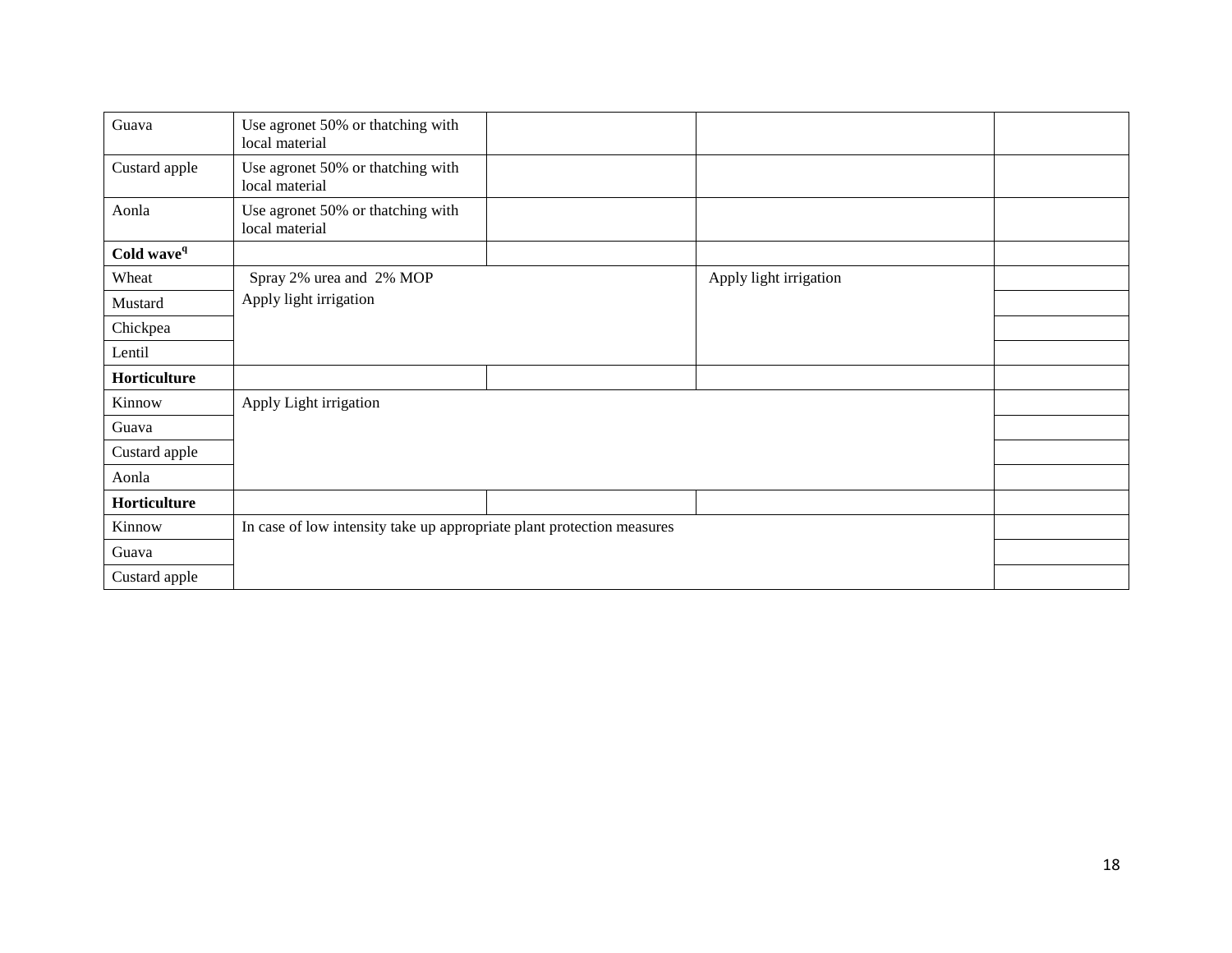### **2.5 Contingent strategies for Livestock, Poultry & Fisheries**

#### **2.5.1 Livestock**

|                                    |                                                                                                                                                                                                                                                                                                                                                                                                                                                                                                                                                                                                                                                                                                                                                                                                                                                                                                                                               | <b>Suggested contingency measures</b>                                                                                                                                                                                                                                                                                                                                                                                                                                                                                                                                                                                                                                                                                                                                                                                                                                                                                                                                                                                                                                                                                                                                                  |                                                                                                                                                                                                                                                                                                    |  |
|------------------------------------|-----------------------------------------------------------------------------------------------------------------------------------------------------------------------------------------------------------------------------------------------------------------------------------------------------------------------------------------------------------------------------------------------------------------------------------------------------------------------------------------------------------------------------------------------------------------------------------------------------------------------------------------------------------------------------------------------------------------------------------------------------------------------------------------------------------------------------------------------------------------------------------------------------------------------------------------------|----------------------------------------------------------------------------------------------------------------------------------------------------------------------------------------------------------------------------------------------------------------------------------------------------------------------------------------------------------------------------------------------------------------------------------------------------------------------------------------------------------------------------------------------------------------------------------------------------------------------------------------------------------------------------------------------------------------------------------------------------------------------------------------------------------------------------------------------------------------------------------------------------------------------------------------------------------------------------------------------------------------------------------------------------------------------------------------------------------------------------------------------------------------------------------------|----------------------------------------------------------------------------------------------------------------------------------------------------------------------------------------------------------------------------------------------------------------------------------------------------|--|
|                                    | <b>Before the event</b>                                                                                                                                                                                                                                                                                                                                                                                                                                                                                                                                                                                                                                                                                                                                                                                                                                                                                                                       | During the event                                                                                                                                                                                                                                                                                                                                                                                                                                                                                                                                                                                                                                                                                                                                                                                                                                                                                                                                                                                                                                                                                                                                                                       | After the event                                                                                                                                                                                                                                                                                    |  |
| <b>Drought</b>                     |                                                                                                                                                                                                                                                                                                                                                                                                                                                                                                                                                                                                                                                                                                                                                                                                                                                                                                                                               |                                                                                                                                                                                                                                                                                                                                                                                                                                                                                                                                                                                                                                                                                                                                                                                                                                                                                                                                                                                                                                                                                                                                                                                        |                                                                                                                                                                                                                                                                                                    |  |
| Feed and<br>Fodder<br>availability | Top dressing of N in 2-3 split doses $@$ 20-25<br>kg N/ha in common property resources (CPRs)<br>or private property resources (PPRs) like<br>waste and degraded lands with the monsoon<br>pattern for higher biomass production<br>Promote cultivation of short duration fodder<br>crops of sorghum/bajra/maize suitable to the<br>district<br>Sowing of fodder crops like Stylo and<br>Cenchrus on bunds so as to provide fodder and<br>strengthening of bunds<br>Avoid burning of wheat and paddy straw and<br>storing as dry fodder for future use<br>Proper drying, bailing and densification of<br>harvested dry fodder for transport to the needy<br>villages<br>Complete feed preparation using red gram<br>stalks may be exploited<br>Preserving maize fodder as silage for future<br>use<br>Establishment of silvi-pastoral system in CPRs<br>with Stylosanthus hamata and Cenchrus<br>ciliaris as grass with Leucaena leucocephala | Harvest and use biomass of dried up crops (Sorghum,<br>Bajra, Maize, Rice, Wheat, pea, chick pea etc)<br>material as fodder.<br>Harvest the tree fodder (Neem, Subabul, Acasia, Pipal<br>etc) and unconventional feeds resources available and<br>use as fodder for livestock (LS).<br>Available feed and fodder should be cut from CPRs<br>and stall fed in order to reduce the energy requirements<br>of the animals<br>In case of mild drought, the available dry fodder may<br>be enriched with urea and molasses and the productive<br>livestock should be supplemented with vitamin &<br>minerals mixture.<br>The available silage may be used as green fodder<br>supplement for high yielders and pregnant animals<br>In case of severe drought, UMMB, hay, concentrates<br>and vitamin & mineral mixture should be transported<br>to the needy areas from the reserves at the district level<br>initially and latter stages from the near by districts. All<br>the hay should be enriched with 2% Urea molasses<br>solution or 1% common salt solution and fed to LS<br>Herd should be split and supplementation should be<br>given only to the highly productive and breeding | Green and concentrates<br>supplementation should be<br>provided to all the animals.<br>Short duration fodder crops of<br>should be sown in unsown and<br>crop failed areas where no further<br>routine crop sowing is not<br>possible<br>Promote cultivation of fodder<br>crops during Rabi season |  |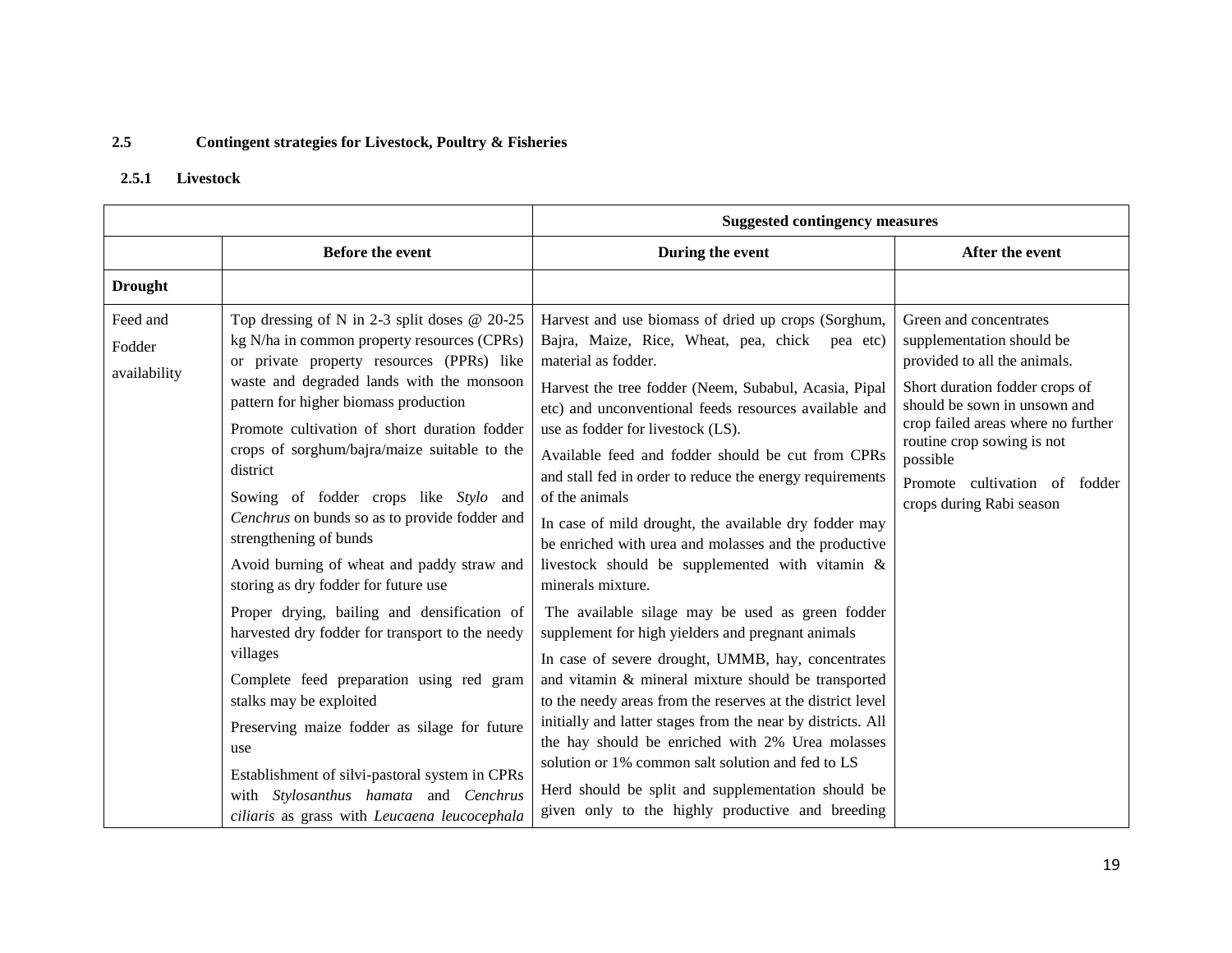|                            | as tree component                                                                                                                                                                                                                                                                                                                                                                     | animals                                                                                                                                                                                                                                                                                                                                                                                              |                                                                                                                                          |
|----------------------------|---------------------------------------------------------------------------------------------------------------------------------------------------------------------------------------------------------------------------------------------------------------------------------------------------------------------------------------------------------------------------------------|------------------------------------------------------------------------------------------------------------------------------------------------------------------------------------------------------------------------------------------------------------------------------------------------------------------------------------------------------------------------------------------------------|------------------------------------------------------------------------------------------------------------------------------------------|
|                            | Creation of permanent fodder, feed and fodder<br>seed banks in all drought prone villages                                                                                                                                                                                                                                                                                             | Provision of emergency grazing/feeding (Cow-calf<br>camps or other special arrangements to protect high<br>productive & breeding stock)                                                                                                                                                                                                                                                              |                                                                                                                                          |
|                            |                                                                                                                                                                                                                                                                                                                                                                                       | Available kitchen waste should be mixed with dry<br>fodder while feeding                                                                                                                                                                                                                                                                                                                             |                                                                                                                                          |
|                            |                                                                                                                                                                                                                                                                                                                                                                                       | Arrangements should be made for mobilization of<br>small ruminants across the districts where no drought<br>exits with subsidized road/rail transportation and<br>temporary shelter provision for the shepherds                                                                                                                                                                                      |                                                                                                                                          |
|                            |                                                                                                                                                                                                                                                                                                                                                                                       | Unproductive livestock should to be culled during<br>severe drought                                                                                                                                                                                                                                                                                                                                  |                                                                                                                                          |
|                            |                                                                                                                                                                                                                                                                                                                                                                                       | Create transportation and marketing facilities for the<br>culled and unproductive animals (10000-20000<br>animals) in case of severe drought                                                                                                                                                                                                                                                         |                                                                                                                                          |
|                            |                                                                                                                                                                                                                                                                                                                                                                                       | Subsidized loans (5-10 crores) should be provided to<br>the livestock keepers for purchase of supplements,<br>concentrate feed ingredients etc., in case of severe<br>drought                                                                                                                                                                                                                        |                                                                                                                                          |
| Cyclone &<br><b>Floods</b> |                                                                                                                                                                                                                                                                                                                                                                                       | <b>NA</b>                                                                                                                                                                                                                                                                                                                                                                                            |                                                                                                                                          |
| Heat & Cold<br>wave        | In villages which are chronically prone to heat<br>waves the following permanent measures are<br>suggested<br>Plantation of trees like Neem, Pipal,<br>$\mathbf{i}$<br>Subabul around the shed<br>Spreading of husk/straw/coconut<br>$\rm ii)$<br>leaves on the roof of the shed<br>iii) Water sprinklers / foggers in the<br>animal shed<br>iv) Application of white reflector paint | Allow the animals preferably early in the morning or<br>late in the evening for grazing during heat waves<br>Allow for grazing between 10AM to 3PM during cold<br>waves<br>Feed green fodder/silage / concentrates during day<br>time and roughages / hay during night time in case of<br>heat waves<br>Add 25-50 ml of edible oil in concentrates per kg and<br>fed to the animal during cold waves | Green and concentrates<br>supplementation should be<br>provided to all the animals.<br>Allow the animals for grazing<br>(normal timings) |
|                            | on the roof to reduce thermal                                                                                                                                                                                                                                                                                                                                                         | Apply / sprinkle lime powder $(5-10)$ g per square feet) in                                                                                                                                                                                                                                                                                                                                          |                                                                                                                                          |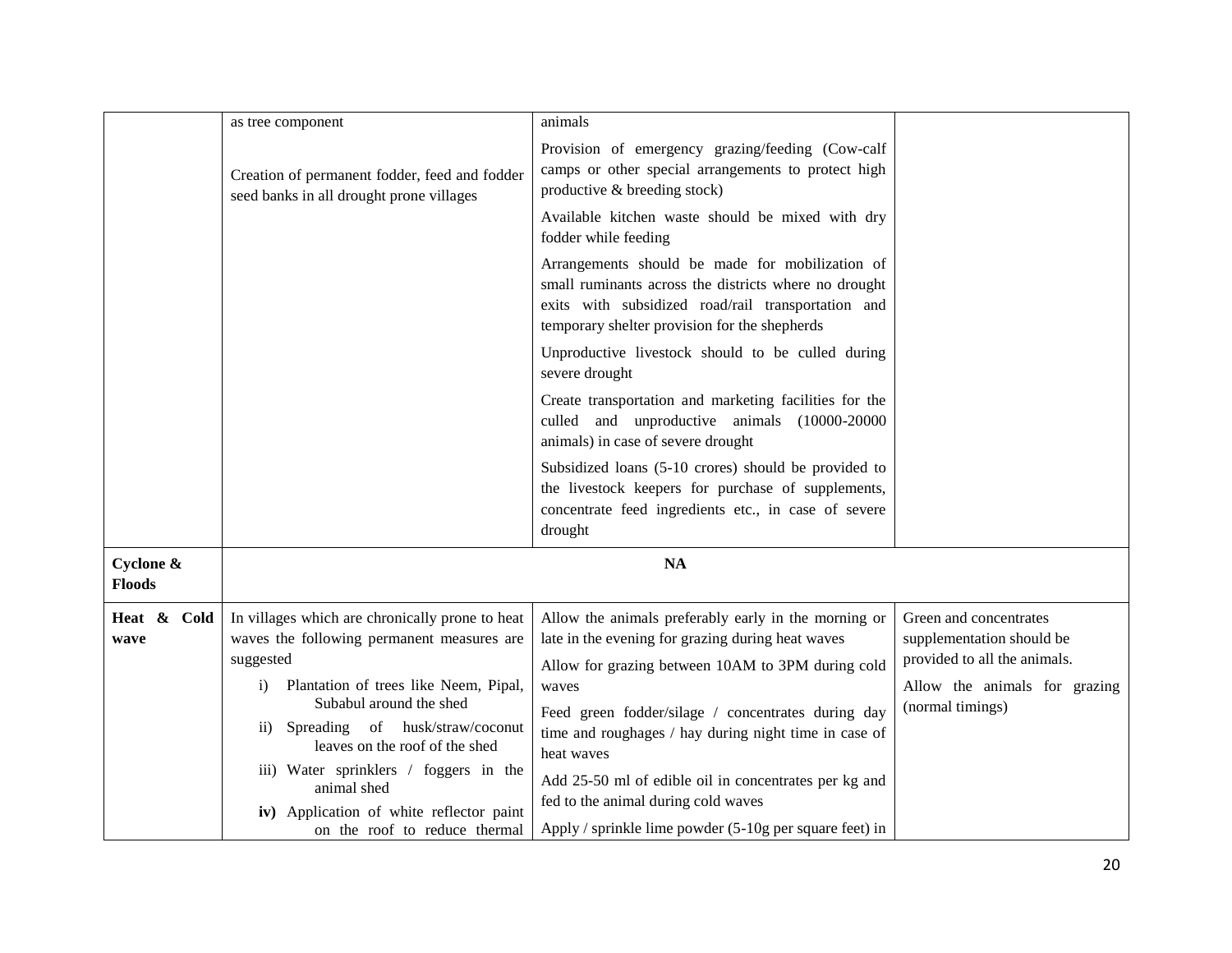|                                                   | radiation effect<br>Cold wave: Covering all the wire meshed<br>open area with gunny<br>walls<br>bags/<br>polyethylene sheets with a mechanism for<br>lifting during the day time and closing during<br>night                                                                                                                                 | the animal shed during cold waves to neutralize<br>ammonia accumulation<br>Put on the foggers / sprinklers during heat weaves and<br>heaters during cold waves in case of high productive<br>animals<br>In severe cases, vitamin 'C' (5-10ml per litre) and<br>electrolytes (Electral powder @ 20g per litre) should<br>be added in water during severe heat waves. |                                                                                                              |
|---------------------------------------------------|----------------------------------------------------------------------------------------------------------------------------------------------------------------------------------------------------------------------------------------------------------------------------------------------------------------------------------------------|---------------------------------------------------------------------------------------------------------------------------------------------------------------------------------------------------------------------------------------------------------------------------------------------------------------------------------------------------------------------|--------------------------------------------------------------------------------------------------------------|
| <b>Health and</b><br><b>Disease</b><br>management | List out the endemic diseases (species wise) in<br>that district and store vaccines for those<br>diseases<br>Timely vaccination (as per enclosed<br>vaccination schedule) against all endemic<br>diseases<br>Surveillance and disease monitoring network<br>to be established at Joint Director (Animal<br>Husbandry) office in the district | <b>Constitution of Rapid Action Veterinary Force</b><br>Procurement of emergency medicines and medical kits<br>Performing ring vaccination (8 km radius) in case of<br>any outbreak<br>Restricting movement of livestock in case of any<br>epidemic<br>Rescue of sick and injured animals and their treatment                                                       | Conducting mass animal health<br>camps<br>Conducting fertility camps<br>Mass deworming camps                 |
| <b>Insurance</b>                                  | Insurance policy for loss of production due to<br>drought may be developed<br>Encouraging insurance of livestock                                                                                                                                                                                                                             | Listing out the details of the dead animals and loss of<br>production in high yielders                                                                                                                                                                                                                                                                              | Submission for insurance claim<br>and availing insurance benefit<br>Purchase<br>of new productive<br>animals |
| Drinking water                                    | Identification of water resources<br>Rain water harvesting and create water<br>bodies/watering points (when water is scarce<br>use only as drinking water for animals)                                                                                                                                                                       | of<br>Restrict<br>wallowing<br>animals<br>in<br>water<br>bodies/resources<br>Provision of wholesome clean drinking water at least 3<br>times in a day                                                                                                                                                                                                               | Bleach (0.1%) drinking water /<br>water sources<br>Provide clean drinking water                              |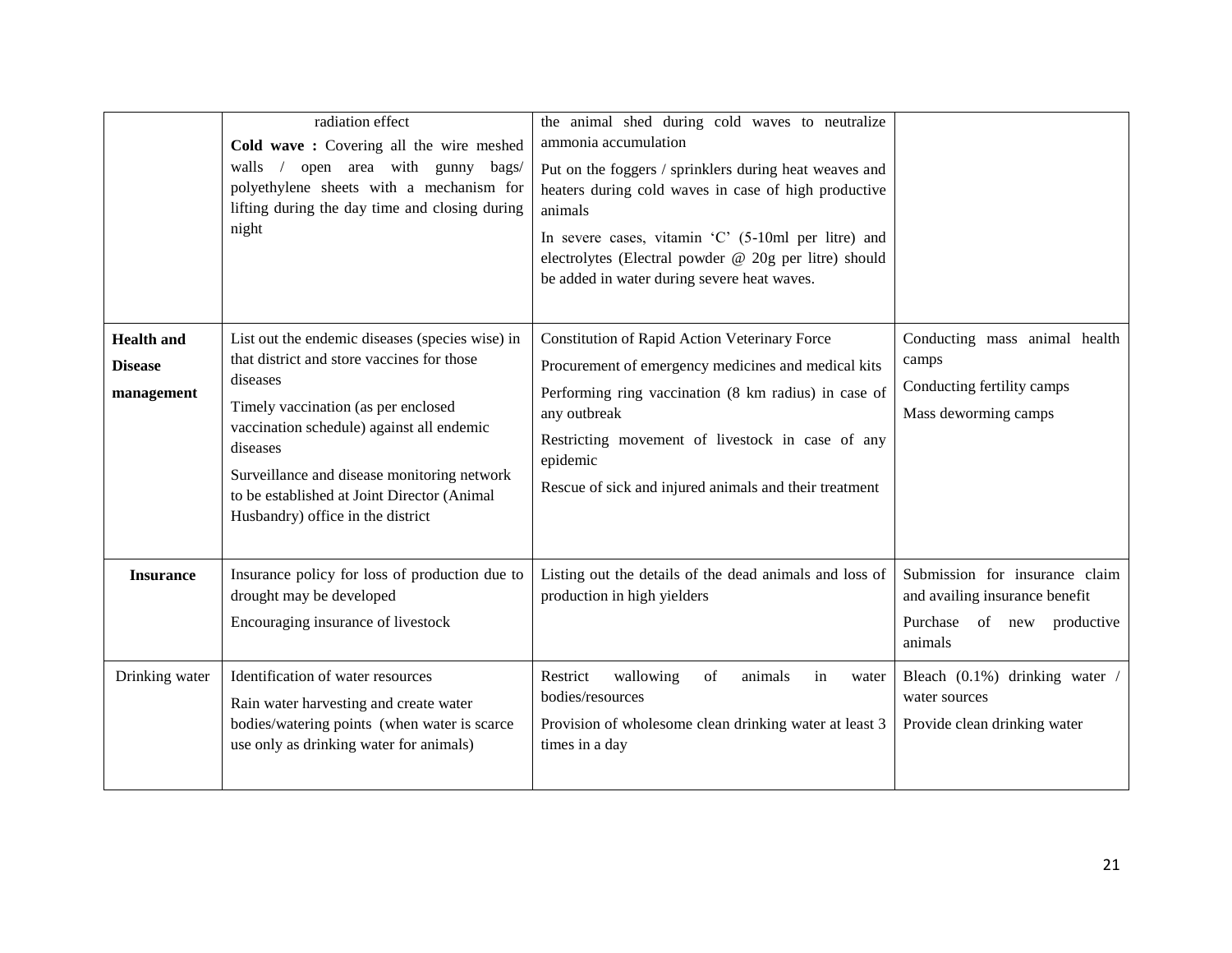### **2.5.2 Poultry**

|                                    | <b>Suggested contingency measures</b>                                                                                |                                                                                                                                                                                                                                                   |                                                                                                                    |
|------------------------------------|----------------------------------------------------------------------------------------------------------------------|---------------------------------------------------------------------------------------------------------------------------------------------------------------------------------------------------------------------------------------------------|--------------------------------------------------------------------------------------------------------------------|
|                                    | Before the event <sup>a</sup>                                                                                        | During the event                                                                                                                                                                                                                                  | After the event                                                                                                    |
| <b>Drought</b>                     |                                                                                                                      |                                                                                                                                                                                                                                                   |                                                                                                                    |
| Shortage of feed<br>ingredients    | Storing of house hold grain like<br>maize, broken rice, bajra etc, in to<br>use as feed in case of severe<br>drought | Supplementation only for productive birds with<br>house hold grain<br>Supplementation of shell grit (calcium) for laying<br>birds<br>Culling of weak birds                                                                                        | Supplementation to all survived birds                                                                              |
| Drinking water                     | Rain water harvesting                                                                                                | Sanitation of drinking water                                                                                                                                                                                                                      | Give sufficient water as per the bird's<br>requirement                                                             |
| Health and disease<br>management   | Culling of sick birds.<br>Deworming and vaccination against<br>RD and fowl pox                                       | Mixing of Vit. A, D, E, K and B-complex including<br>vit C in drinking water (5ml in one litre water)                                                                                                                                             | Hygienic and sanitation of poultry house<br>Disposal of dead birds by burning / burying<br>with lime powder in pit |
| <b>Heat wave</b>                   |                                                                                                                      |                                                                                                                                                                                                                                                   |                                                                                                                    |
| Shelter/environmen<br>t management | Provision of proper shelter with<br>good ventilation                                                                 | In severe cases, foggers/water sprinklers/wetting of<br>hanged gunny bags should be arranged<br>Don't allow for scavenging during mid day                                                                                                         | Routine practices are followed                                                                                     |
| Health and disease<br>management   | Deworming and vaccination against<br>RD and fowl pox                                                                 | Supplementation of house hold grain<br>Provide cool and clean drinking<br>water with<br>electrolytes and vit. C (5-10 ml per litre)<br>In hot summer, add anti-stress probiotics in drinking<br>water or feed (Reestobal etc., 10-20ml per litre) | Routine practices are followed                                                                                     |
|                                    |                                                                                                                      |                                                                                                                                                                                                                                                   |                                                                                                                    |